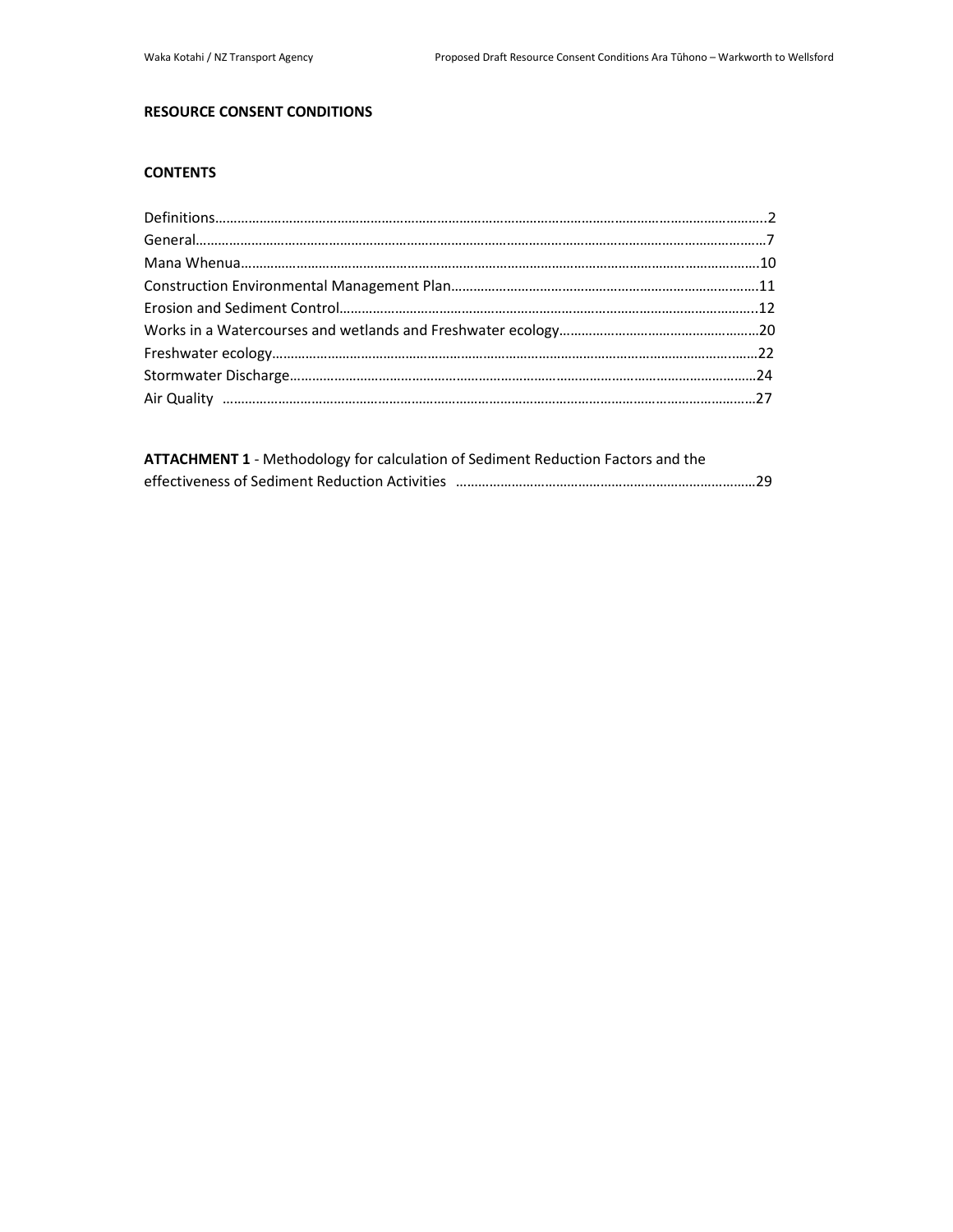# **DEFINITIONS**

The table below defines the acronyms and terms used in the conditions. Defined terms are capitalised throughout the conditions.

| Acronym / Term               | <b>Definition / Meaning</b>                                                                                                                                                                                                        |                              |     |  |
|------------------------------|------------------------------------------------------------------------------------------------------------------------------------------------------------------------------------------------------------------------------------|------------------------------|-----|--|
| <b>Acute Event Threshold</b> | <b>Catchment</b><br><b>Acute Event</b><br><b>Acute storm event</b><br><b>Threshold</b><br>(events equal to or<br>greater than)<br>(tonnes/acute event)                                                                             |                              |     |  |
|                              | Hoteo Inlet                                                                                                                                                                                                                        | 24 hour 10-year ARI<br>event | 512 |  |
|                              | Mahurangi<br>Harbour                                                                                                                                                                                                               | 24 hour 30-year ARI<br>event | 600 |  |
| <b>Acute Event Sediment</b>  | Total sediment (tonnes) discharged from Project Works over the total<br>Project construction period (excluding total sediment generated by a<br>greater than or equal to 100-year ARI event) above the Acute Event<br>Threshold(s) |                              |     |  |
| AMP                          | <b>Adaptive Monitoring Plan</b>                                                                                                                                                                                                    |                              |     |  |
| ARI                          | Average Return Interval                                                                                                                                                                                                            |                              |     |  |
| AUP(OP)                      | Auckland Unitary Plan Operative in Part                                                                                                                                                                                            |                              |     |  |
| Bed                          | As defined in the RMA                                                                                                                                                                                                              |                              |     |  |
| CAQMP                        | Construction Air Quality Management Plan                                                                                                                                                                                           |                              |     |  |
| <b>CEMP</b>                  | Construction Environmental Management Plan                                                                                                                                                                                         |                              |     |  |
| <b>CESCP</b>                 | <b>Construction Erosion and Sediment Control Plan</b>                                                                                                                                                                              |                              |     |  |
| <b>CIR</b>                   | <b>Cultural Indicators Report</b>                                                                                                                                                                                                  |                              |     |  |
| <b>CMA</b>                   | <b>Coastal Marine Area</b>                                                                                                                                                                                                         |                              |     |  |
| <b>Construction Works</b>    | Activities undertaken to construct the Project excluding Enabling<br>Works                                                                                                                                                         |                              |     |  |
| <b>CTMP</b>                  | <b>Construction Traffic Management Plan</b>                                                                                                                                                                                        |                              |     |  |
| <b>Cumulative Sediment</b>   | Total sediment (tonnes) discharged from Project Works above the<br>Cumulative Threshold(s) over the total Project construction period<br>minus any Acute Event Sediment                                                            |                              |     |  |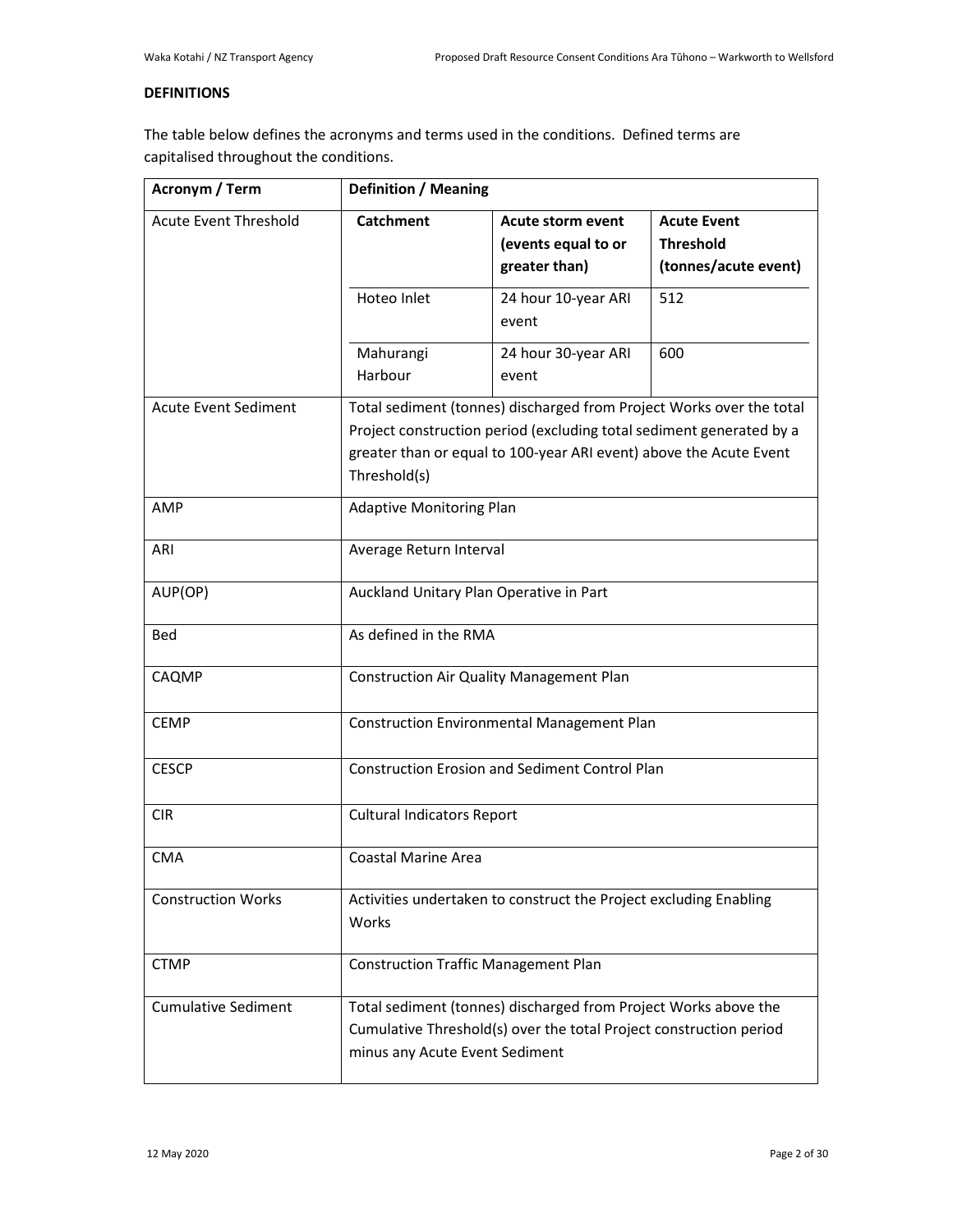| Acronym / Term              | <b>Definition / Meaning</b>                                                                                               |                                                                       |  |  |
|-----------------------------|---------------------------------------------------------------------------------------------------------------------------|-----------------------------------------------------------------------|--|--|
| <b>Cumulative Threshold</b> | <b>Cumulative threshold (tonnes)</b><br><b>Catchment</b>                                                                  |                                                                       |  |  |
|                             | Hoteo Inlet                                                                                                               | 9000 [x total years of Construction Works]                            |  |  |
|                             | Mahurangi Harbour                                                                                                         | 4300 [x total years of Construction Works]                            |  |  |
|                             | Oruawharo Inlet                                                                                                           | 3300 [x total years of Construction Works]                            |  |  |
| Day(s)                      |                                                                                                                           | Has the same meaning as "working day" under section 2 of the RMA      |  |  |
| <b>DEB</b>                  | Decanting earth bund                                                                                                      |                                                                       |  |  |
| Designation                 |                                                                                                                           | The designation for the Project included in the AUP(OP)               |  |  |
| <b>Enabling Works</b>       | Preliminary construction activities as follows:                                                                           |                                                                       |  |  |
|                             |                                                                                                                           | • geotechnical investigations (including trial embankments);          |  |  |
|                             |                                                                                                                           | • formation of access for geotechnical investigations;                |  |  |
|                             | fencing;                                                                                                                  | • establishment of site yards, site offices, site entrances and       |  |  |
|                             |                                                                                                                           |                                                                       |  |  |
|                             | • constructing and sealing site access roads;<br>• demolition or removal of buildings and structures;                     |                                                                       |  |  |
|                             | • relocation of services; and                                                                                             |                                                                       |  |  |
|                             | • establishment of mitigation measures (such as erosion and                                                               |                                                                       |  |  |
|                             | sediment control measures, temporary noise walls, earth bunds                                                             |                                                                       |  |  |
|                             | and screen planting)                                                                                                      |                                                                       |  |  |
| <b>Erosion Prone Stream</b> |                                                                                                                           | Streams with soft beds (not rock) that are predicted to be subject to |  |  |
|                             | flow changes of >15% to peak 2-year and 10-year ARI flows compared                                                        |                                                                       |  |  |
|                             | to predevelopment                                                                                                         |                                                                       |  |  |
| <b>ESCP</b>                 | <b>Erosion and Sediment Control Plan</b>                                                                                  |                                                                       |  |  |
| <b>EWCEMP</b>               | Enabling Works Construction Environmental Management Plan                                                                 |                                                                       |  |  |
| <b>EWCESCP</b>              | Enabling Works Construction Erosion Sediment Control Plan                                                                 |                                                                       |  |  |
| <b>EWCMP</b>                | Enabling Works Cultural Monitoring Plan                                                                                   |                                                                       |  |  |
| <b>EWCTMP</b>               | Enabling Works Construction Traffic Management Plan                                                                       |                                                                       |  |  |
| GD01                        | Auckland Council Guideline Document 2017/001: Stormwater<br>Management Devices in the Auckland Region (December 2017), or |                                                                       |  |  |
|                             | any subsequent version                                                                                                    |                                                                       |  |  |
| GD <sub>05</sub>            |                                                                                                                           | Auckland Council Guideline Document 2016/005: Erosion and             |  |  |
|                             | Sediment Control Guide for Land Disturbing Activities in the Auckland<br>Region (June 2016), or any subsequent version    |                                                                       |  |  |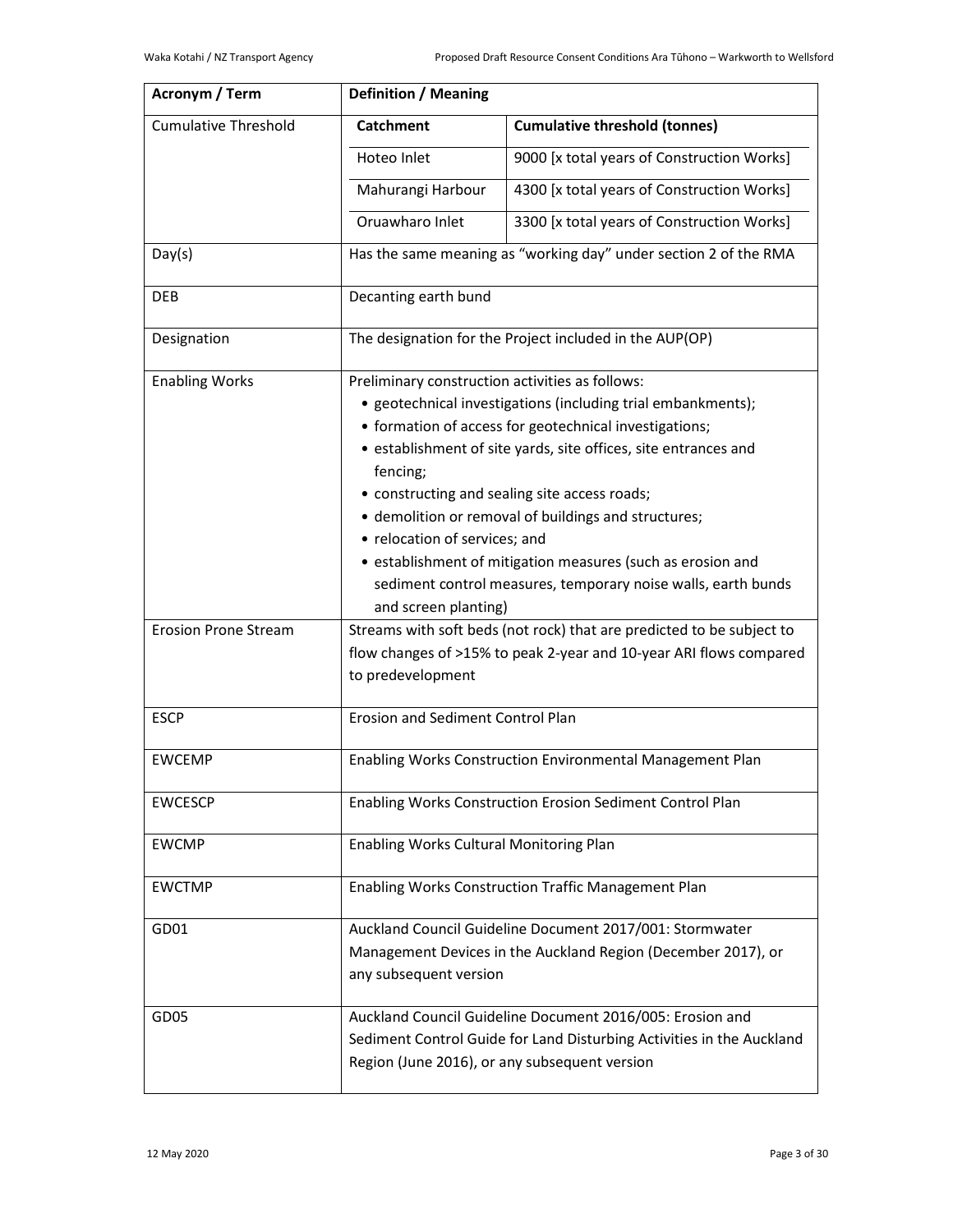| Acronym / Term                            | <b>Definition / Meaning</b>                                                                                                                                                                                                                                                                               |
|-------------------------------------------|-----------------------------------------------------------------------------------------------------------------------------------------------------------------------------------------------------------------------------------------------------------------------------------------------------------|
| <b>Highly Sensitive Receiver</b><br>(HSR) | Residential dwellings within:<br>200m of the Designation boundary;<br>50m of sealed access roads used for Project Works up to 500<br>$\bullet$<br>m outside of the Designation boundary; and<br>100m of unsealed access roads used for Project Works<br>$\bullet$<br>outside of the Designation boundary. |
| Incident                                  | A release of contaminants (including sediment) or materials into a<br>waterbody that exceeds typical background levels                                                                                                                                                                                    |
| Kourawhero Wetland<br>Complex             | The wetland complex associated with the Kourawhero Stream as<br>identified on Map 17                                                                                                                                                                                                                      |
| Intermittent stream                       | As defined in the AUP(OP)                                                                                                                                                                                                                                                                                 |
| Manager                                   | The Manager - Resource Consents, of Auckland Council, or authorised<br>delegate                                                                                                                                                                                                                           |
| Mana Whenua                               | Māori with ancestral rights to resources in the Project area and<br>responsibilities as kaitiaki over their tribal lands, waterways and other<br>taonga                                                                                                                                                   |
| Maximum Open                              | Maximum area of earthworks allowed to be open (unstabilised) at any                                                                                                                                                                                                                                       |
| Earthworks Area                           | one time                                                                                                                                                                                                                                                                                                  |
| <b>Mitigation Sites</b>                   | The Mitigation Sites identified on Maps $7 - 12$                                                                                                                                                                                                                                                          |
| Permanent stream                          | As defined in the AUP(OP)                                                                                                                                                                                                                                                                                 |
| Project                                   | The construction, maintenance and operation of the Ara Tūhono<br>Warkworth to Wellsford Project, which extends from Warkworth to<br>north of Te Hana                                                                                                                                                      |
| Project Liaison Person                    | The person or persons appointed for the duration of the construction<br>phase of the Project to be the main and readily accessible point of<br>contact for persons affected by the construction work                                                                                                      |
| Project Works                             | All activities undertaken to construct the Project (both Construction<br>Works and Enabling Works) and including ecological and landscape<br>mitigation activities) but excluding operation of the highway                                                                                                |
| Representative<br>Watercourses            | The watercourses set out in Maps 1-6.                                                                                                                                                                                                                                                                     |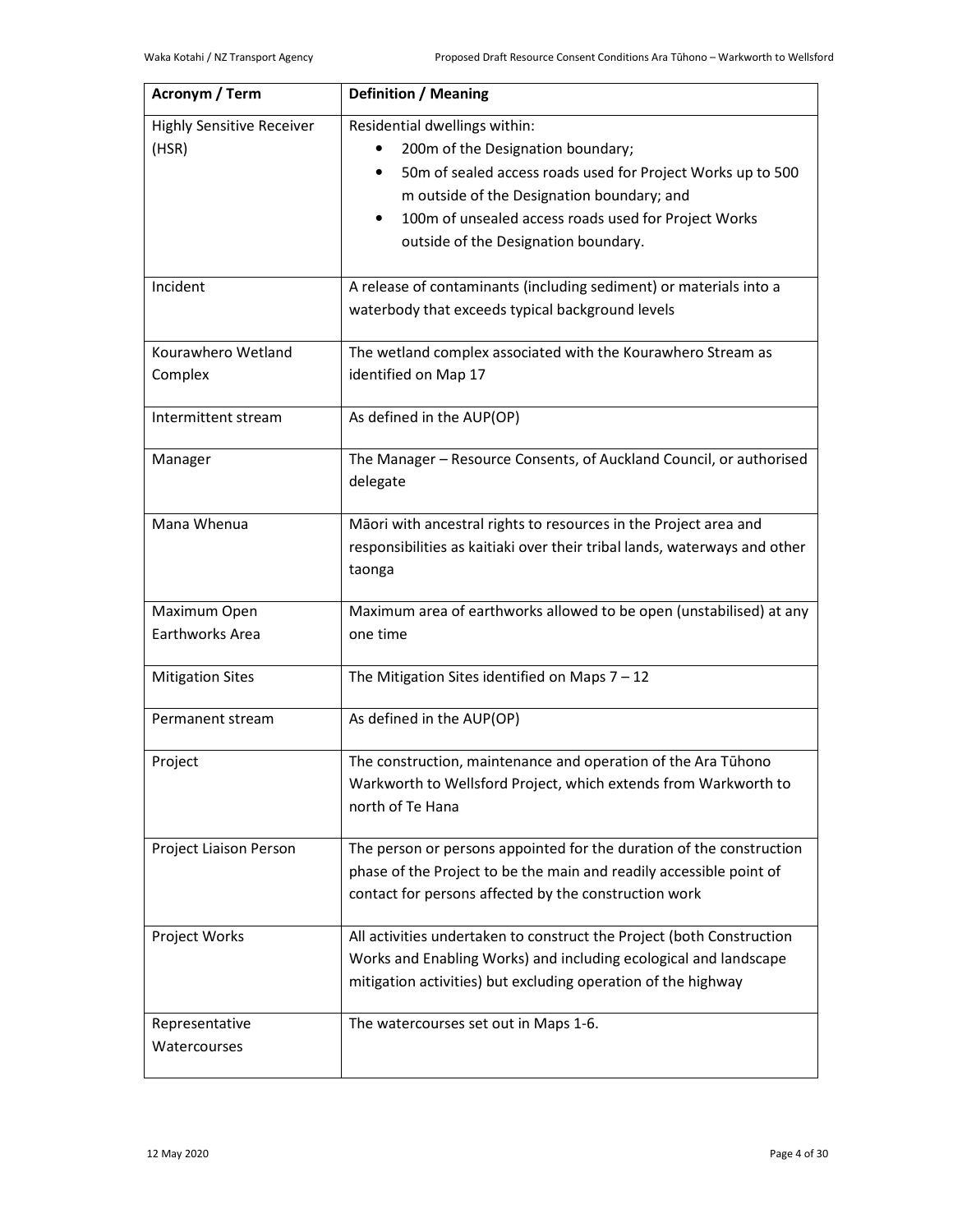| Acronym / Term                                      | <b>Definition / Meaning</b>                                                                                                                                                                                                                                                     |
|-----------------------------------------------------|---------------------------------------------------------------------------------------------------------------------------------------------------------------------------------------------------------------------------------------------------------------------------------|
| <b>RMA</b>                                          | Resource Management Act 1991                                                                                                                                                                                                                                                    |
| <b>SCMP</b>                                         | Stakeholder and Communications Management Plan                                                                                                                                                                                                                                  |
| <b>SECP</b>                                         | Streamworks Ecological Compensation Plan                                                                                                                                                                                                                                        |
| Sediment Reduction<br>Activity                      | Works or activities that reduce sediment discharging into the CMA.<br>Such works or activities may include any Project Works, land<br>retirement (e.g. retirement of commercial plantation forest and/or<br>pasture), planting or other sediment reduction works or activities. |
| Sediment Reduction                                  | Tonnes of sediment per hectare discharging into the CMA that will be                                                                                                                                                                                                            |
| Factors                                             | reduced by a Sediment Reduction Activity.                                                                                                                                                                                                                                       |
| SH <sub>1</sub>                                     | State Highway 1                                                                                                                                                                                                                                                                 |
| SOMP                                                | Stormwater Operations and Maintenance Plan                                                                                                                                                                                                                                      |
| <b>SRP</b>                                          | Sediment Retention Pond                                                                                                                                                                                                                                                         |
| <b>SSTMP</b>                                        | Site Specific Traffic Management Plan                                                                                                                                                                                                                                           |
| Stabilisation                                       | The activity to achieve a Stabilised Area                                                                                                                                                                                                                                       |
| Stabilised,                                         | Refers to an area inherently resistant to erosion such as rock or an                                                                                                                                                                                                            |
| <b>Stabilised Area</b>                              | area that has been stabilised after earthworks and is excluded from<br>the definition of Maximum Open Earthworks Area.                                                                                                                                                          |
|                                                     | Stabilisation methods may include use of mulch and/or other woody<br>organic matter, geotextile, the use of hard fill material and exposing<br>rock as set out in GD05 or as approved through conditions.                                                                       |
|                                                     | Where vegetation is used on a surface that is not otherwise resistant<br>to erosion, the surface is considered stabilised once an 80%<br>vegetation cover has been established.                                                                                                 |
| Stage(s)                                            | A specific works area or new land disturbing activity associated with<br>construction of the Project as nominated by the Consent Holder.                                                                                                                                        |
| <b>Stormwater Management</b><br>Wetland             | A permanent stormwater management device in the form of a<br>constructed wetland designed to manage stormwater runoff volume,<br>flow and/or contaminant loads prior to discharge                                                                                               |
| Suitably Qualified and<br><b>Experienced Person</b> | A person (or persons) who can provide sufficient evidence to<br>demonstrate their suitability and competence                                                                                                                                                                    |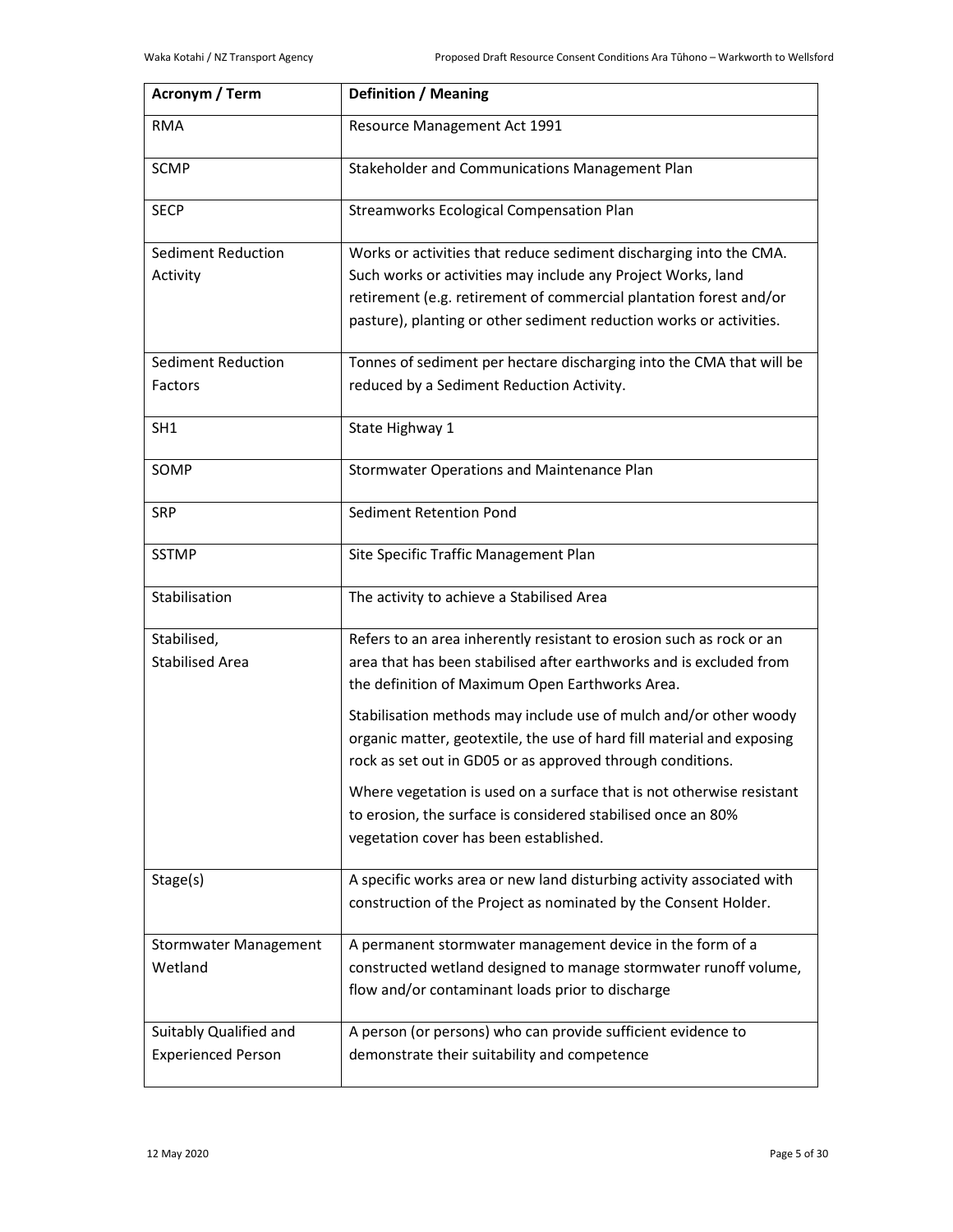| Acronym / Term | <b>Definition / Meaning</b>                                            |  |  |
|----------------|------------------------------------------------------------------------|--|--|
| Trigger Event  | An event in which the following occurs:                                |  |  |
|                | Greater than 25mm of rainfall over any 24-hour period (as              |  |  |
|                | measured by the automatic onsite rainfall devices) where               |  |  |
|                | Project Works subject to a CESCP are not Stabilised                    |  |  |
|                | Greater than 15mm of rainfall within an hour period where<br>$\bullet$ |  |  |
|                | Project Works subject to a CESCP are not Stabilised                    |  |  |
| TSS            | <b>Total Suspended Solids</b>                                          |  |  |
| Watercourse    | Permanent and intermittent rivers and streams but not ephemeral        |  |  |
|                | streams or Wetlands.                                                   |  |  |
|                |                                                                        |  |  |
| Wetlands       | Includes permanently or intermittently wet areas, shallow water, and   |  |  |
|                | land water margins that support a natural ecosystem of plants and      |  |  |
|                | animals that are adapted to wet conditions, excluding Stormwater       |  |  |
|                | Management Wetlands.                                                   |  |  |
|                |                                                                        |  |  |

# **Maps:**

| Maps $1-6$    | Representative Watercourses                                      |
|---------------|------------------------------------------------------------------|
| Maps $7 - 12$ | <b>Mitigation Sites</b>                                          |
| Map 13        | Fauna Habitat and Flyway mitigation area                         |
| Map 14 - 16   | <b>Bridge Structures in Watercourses</b>                         |
| Map 17        | Crossing of the Kourawhero Stream and associated wetland complex |
| Maps 18 – 20  | <b>Ecological Sites</b>                                          |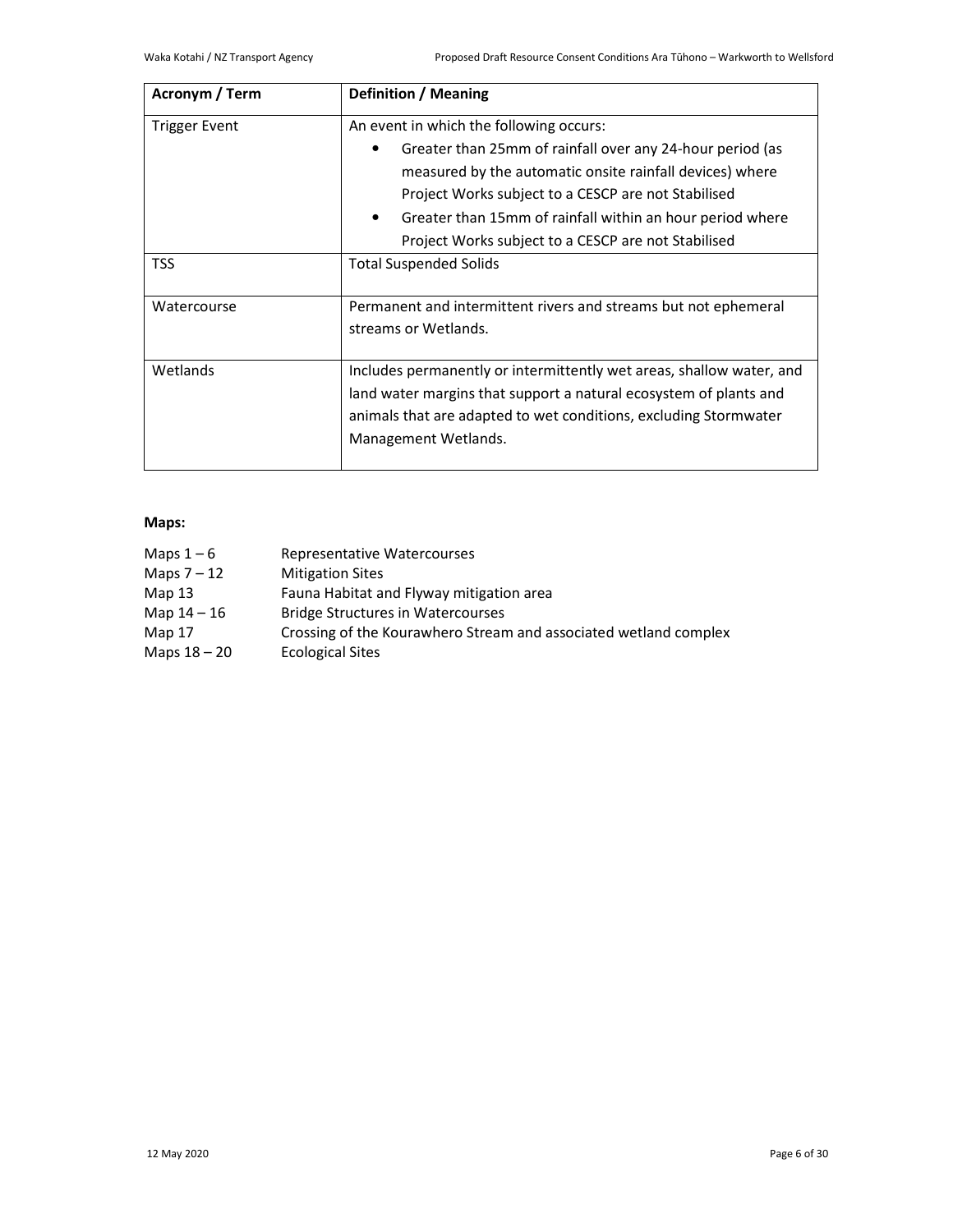# **General**

# *Consent Lapse and Expiry*

1 Pursuant to sections 123 and 125(1) of the RMA (and where relevant in accordance with section 116 of the RMA), the lapse and expiry dates for the various resource consents are as set out in Table 1 unless they have been given effect to, surrendered or been cancelled at an earlier date.

# **Table 1: Resource consent lapse and expiry dates**

| Ref.                                  | <b>Resource consents</b>                                                                                                                                                                                | Lapse date | <b>Expiry date</b>                           |
|---------------------------------------|---------------------------------------------------------------------------------------------------------------------------------------------------------------------------------------------------------|------------|----------------------------------------------|
| Land disturbance activities           |                                                                                                                                                                                                         |            |                                              |
| LUC60354952                           | Land use $(s.9(2))$ - earthworks                                                                                                                                                                        | 15 years   | Unlimited<br>duration                        |
| LUC60354952                           | Land use $(s.9(2))$ – vegetation alteration and<br>removal.                                                                                                                                             | 15 years   | Unlimited<br>duration                        |
| LUC60354952                           | Land use $(s.9(2))$ – construction of stormwater<br>detention/retention ponds                                                                                                                           | 15 years   | Unlimited<br>duration                        |
|                                       | Works in watercourses and wetlands                                                                                                                                                                      |            |                                              |
| LUS60354955                           | Land use (s.13) - new structures in, on, under<br>or over the bed of rivers, streams (including<br>intermittent streams) and wetlands.                                                                  | 15 years   | 35 years from<br>the date of<br>commencement |
| LUS60354955                           | Water permit (s.14) - diversion and temporary<br>damming of water                                                                                                                                       | 15 years   | 35 years from<br>the date of<br>commencement |
| WAT60354953                           | Water permit (s.14) - diversion of intermittent<br>and permanent watercourses and associated<br>disturbance and sediment discharge<br>throughout the Project area during<br>construction and operation. | 15 years   | 35 years from<br>the date of<br>commencement |
| Diversion of groundwater              |                                                                                                                                                                                                         |            |                                              |
| WAT60355184                           | Water permit (s.14) - diversion of<br>groundwater and dewatering construction and<br>operation.                                                                                                         | 15 years   | 35 years from<br>the date of<br>commencement |
| Diversion and discharge of stormwater |                                                                                                                                                                                                         |            |                                              |
| WAT60356979                           | Water permit (s.14) - diversion of stormwater<br>associated with new permanent impervious<br>surfaces.                                                                                                  | 15 years   | 35 years from<br>the date of<br>commencement |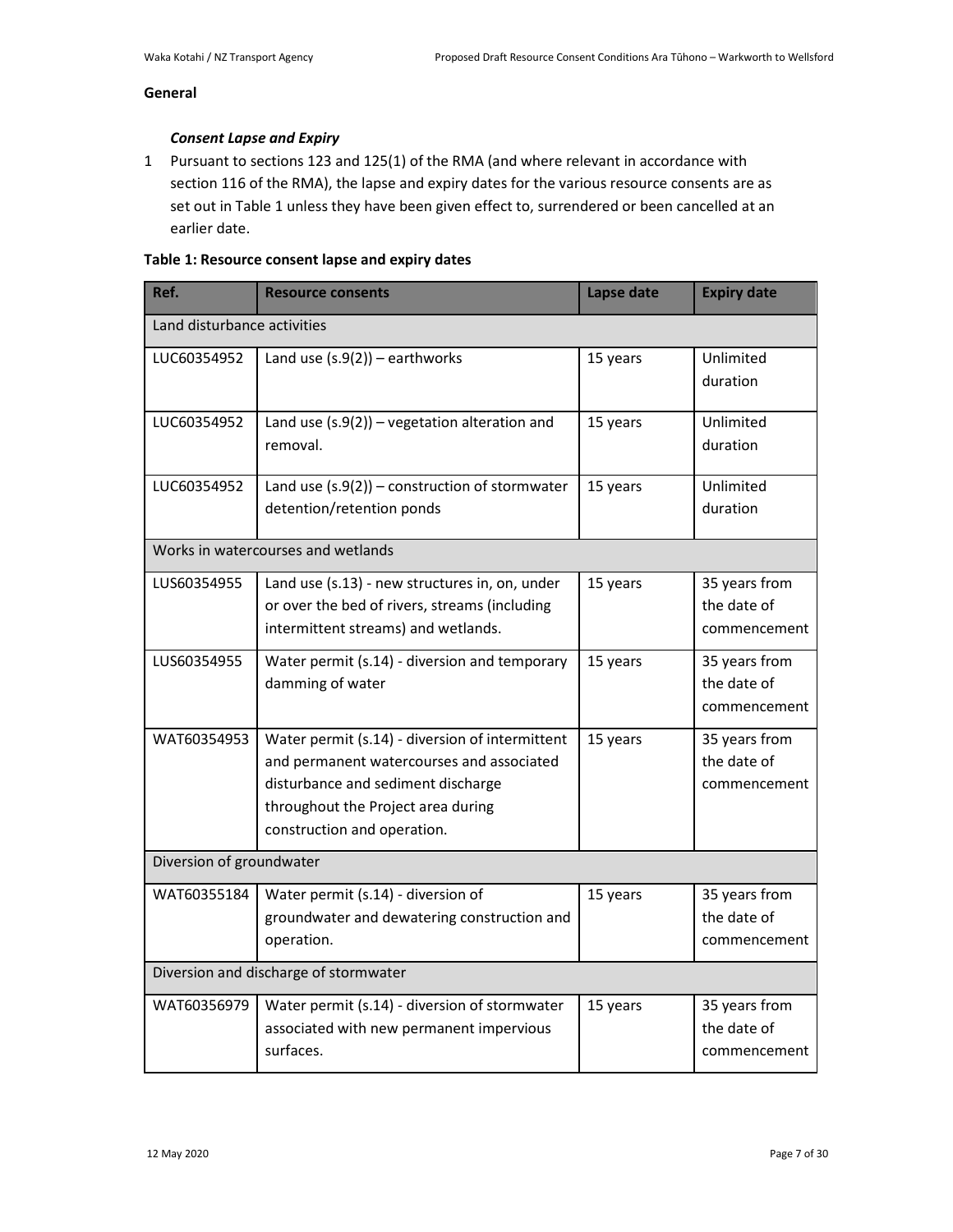| Ref.              | <b>Resource consents</b>                                                                                                             | Lapse date | <b>Expiry date</b>                           |
|-------------------|--------------------------------------------------------------------------------------------------------------------------------------|------------|----------------------------------------------|
| DIS60354954       | Discharge permit (s.15) - discharge of<br>stormwater runoff from new permanent<br>impervious surfaces into or onto land or<br>water. | 15 years   | 35 years from<br>the date of<br>commencement |
| LUC60355185       | Land use $(s.9(2))$ – development of all new<br>impervious surfaces for high use roads within<br>the Project area.                   | 15 years   | Unlimited<br>duration                        |
| Discharges to air |                                                                                                                                      |            |                                              |
| DIS60355186       | Discharge permit $(s.15)$ – temporary<br>discharges to air during construction                                                       | 15 years   | 15 years from<br>the date of<br>commencement |

# *Review*

- 2 These conditions may be reviewed by the Manager under section 128 of the Act, by giving notice pursuant to section 129 of the Act, at any time within six months of the first, second, third, fourth, and fifth anniversaries of the date of commencement of the construction of the Project authorised by this consent:
	- a. To deal with any adverse effect on the environment that may arise from the exercise of the consent and which it is appropriate to deal with at a later stage; or
	- b. To review the adequacy of any monitoring.

# *Management plans*

- 3 The Requiring Authority shall prepare, submit to Auckland Council, have certified and implement the resource consent management plans in accordance with Table 2 and the specific resource consent conditions which apply to each management plan.
- 4 The Consent Holder may prepare management plans in parts or in Stages to address specific activities or to reflect the staged implementation of the Project Works.
- 5 If no response is received from the Manager within the response time set out in Table 2, the management plan shall be deemed to be certified.
- 6 The Consent Holder shall not commence Project Works within the area to which a management plan applies until the required management plan(s) has been certified or is deemed to be certified.
- 7 The Consent Holder may seek to amend a management plan in accordance with the process prescribed for the plan in Table 2.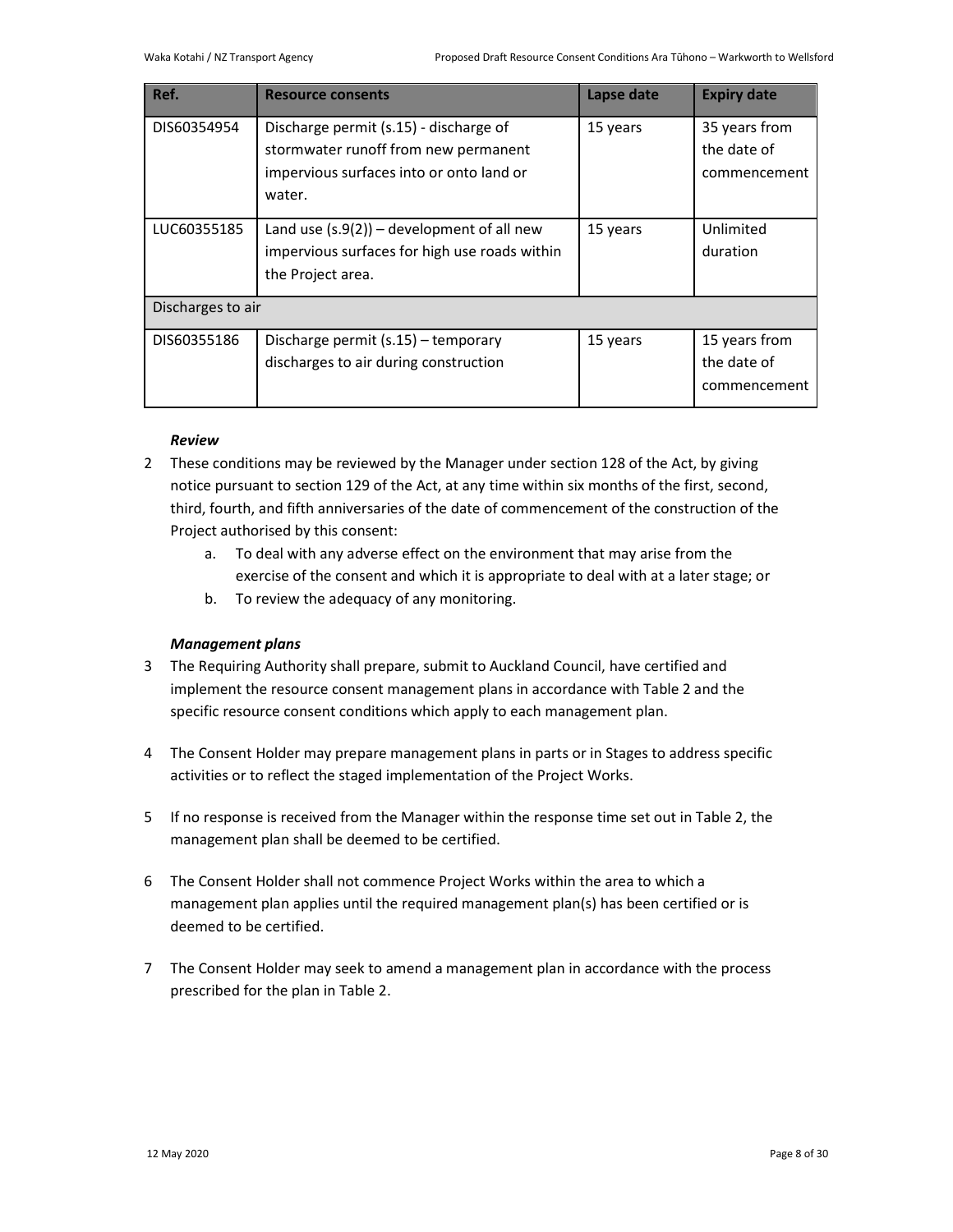# **Table 2: Management Plan Table**

| <b>Management</b><br>Plan                                                | <b>Decision</b><br>Pathway                | When to submit                                                                         | <b>Response time</b><br>from Manager | <b>Duration for</b><br>implementation            |
|--------------------------------------------------------------------------|-------------------------------------------|----------------------------------------------------------------------------------------|--------------------------------------|--------------------------------------------------|
| Construction<br>Environmental                                            | To Manager<br>for<br>Information          | At least 20 days prior<br>to start of<br><b>Construction Works</b>                     | N/A                                  | Duration of<br>Construction<br>Works             |
| <b>Enabling Works</b><br>Construction<br>Environmental                   | To Manager<br>for<br>Information          | At least 20 days prior<br>to start of Enabling<br>Works                                | N/A                                  | Duration of<br><b>Enabling Works</b>             |
| Erosion and<br>Sediment Control                                          | Certified by<br>Manager                   | Prior to start of<br><b>Construction Works</b>                                         | Within 20<br><b>Working Days</b>     | Duration of<br>Construction<br>Works             |
| Chemical<br>Treatment                                                    | Certified by<br>Manager                   | Prior to start of<br><b>Construction Works</b>                                         | Within 10<br><b>Working Days</b>     | Duration of<br>Construction<br>Works             |
| Construction<br>Erosion and<br>Sediment Control                          | Certified by<br>Manager                   | Prior to start of<br><b>Construction Works</b><br>for specific area<br>and/or activity | Within 10<br><b>Working Days</b>     | Duration of specific<br>works and/or<br>activity |
| <b>Enabling Works</b><br>Construction<br>Erosion and<br>Sediment Control | Certified by<br>Manager                   | Prior to start of<br><b>Enabling Works</b>                                             | Within 20<br><b>Working Days</b>     | Duration of<br><b>Enabling Works</b>             |
| Adaptive<br>Monitoring                                                   | Certified by<br>Manager                   | Prior to start of<br><b>Construction Works</b>                                         | Within 10<br><b>Working Days</b>     | Duration of<br>Construction<br>Works             |
| Sediment<br><b>Reduction Factors</b><br>methodology                      | Certified by<br>Manager                   | Prior to start of<br><b>Construction Works</b>                                         | Within 20<br>working days            | N/A                                              |
| <b>Streamworks</b><br>Ecological<br>Compensation                         | Certified by<br>Manager                   | Prior to Project<br>becoming<br>operational                                            | Within 20<br>working days            | N/A                                              |
| Stormwater<br>Operations and<br>Maintenance                              | Provided to<br>Manager for<br>information | Prior to operation of<br>stormwater<br>treatment devices                               | N/A                                  | Throughout<br>operation of<br>Project            |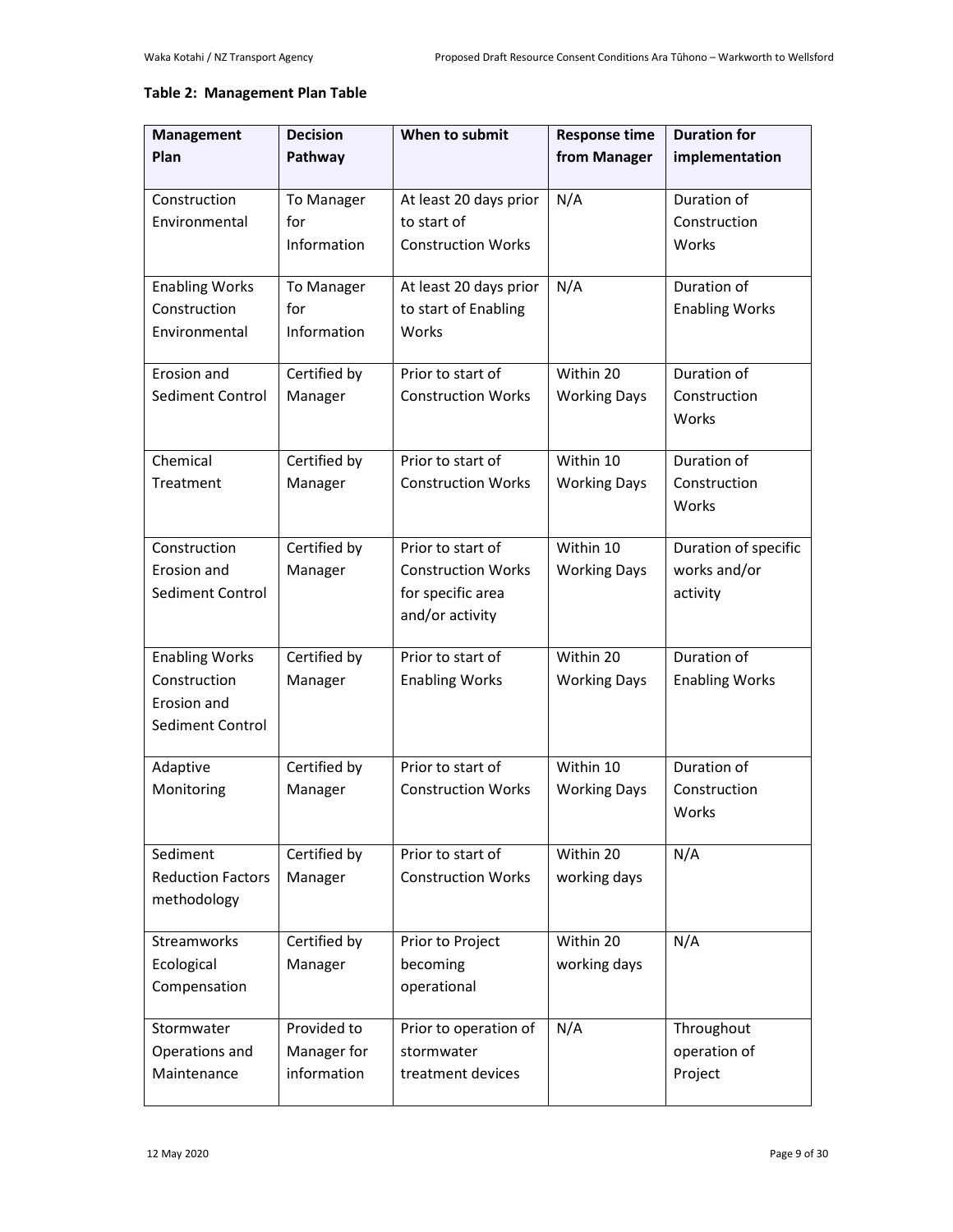| Management<br>Plan      | <b>Decision</b><br>Pathway | When to submit     | <b>Response time</b><br>from Manager | <b>Duration for</b><br>implementation |
|-------------------------|----------------------------|--------------------|--------------------------------------|---------------------------------------|
| <b>Construction Air</b> | To Manager                 | Prior to start of  | Within 20                            | Duration of                           |
| Quality                 | for                        | construction works | working days                         | Construction                          |
|                         | Certification              |                    |                                      | Works                                 |

# **Mana Whenua**

# *Cultural Indicators Report*

- 8 At least 6 months prior to start of detailed design of the Project, the Consent Holder shall invite Mana Whenua to prepare a Cultural Indicators Report for the Project, or to nominate a person or organisation to prepare a Cultural Indicators Report on their behalf. The purpose of the Cultural Indicators Report is to assist with the protection and management of Ngā Taonga Tuku Iho (treasures handed down by our ancestors) during Construction Works.
- 9 The Cultural Indicators Report should:
	- a. Identify cultural sites, landscapes and values that have the potential to be affected by Construction Works;
	- b. Set out the desired outcomes and recommended methods for management of potential effects on cultural values;
	- c. Identify cultural indicators of cultural stream health as relevant to the Construction Works;
	- d. Set out recommended methods to measure the effects on identified cultural indicators during Construction Works;
	- e. Identify opportunities for restoration and enhancement of Mauri and mahinga kai within the Project area; and
	- f. Identify cultural values that should be acknowledged in the development of the SECP, and the Cultural Monitoring Plan for the Construction Works.
- 10 The Consent Holder shall discuss and have regard to the recommended methods set out in the Cultural Indicators Report with Mana Whenua and implement the methods where practicable to do so.
- 11 Conditions 9 and 10 will cease to apply if:
	- a. Mana Whenua have been invited to prepare a Cultural Indicators Report at least 12 months prior to start of Construction Works; and
	- b. Mana Whenua have not provided a Cultural Indicators Report within six months prior to start of Construction Works.

# *Cultural Monitoring Plan (Construction)*

12 At least 18 months prior to start of Construction Works, the Consent Holder shall prepare a Cultural Monitoring Plan. The plan shall be prepared by a Suitably Qualified and Experienced Person who is identified in collaboration with Mana Whenua. Collaboration shall be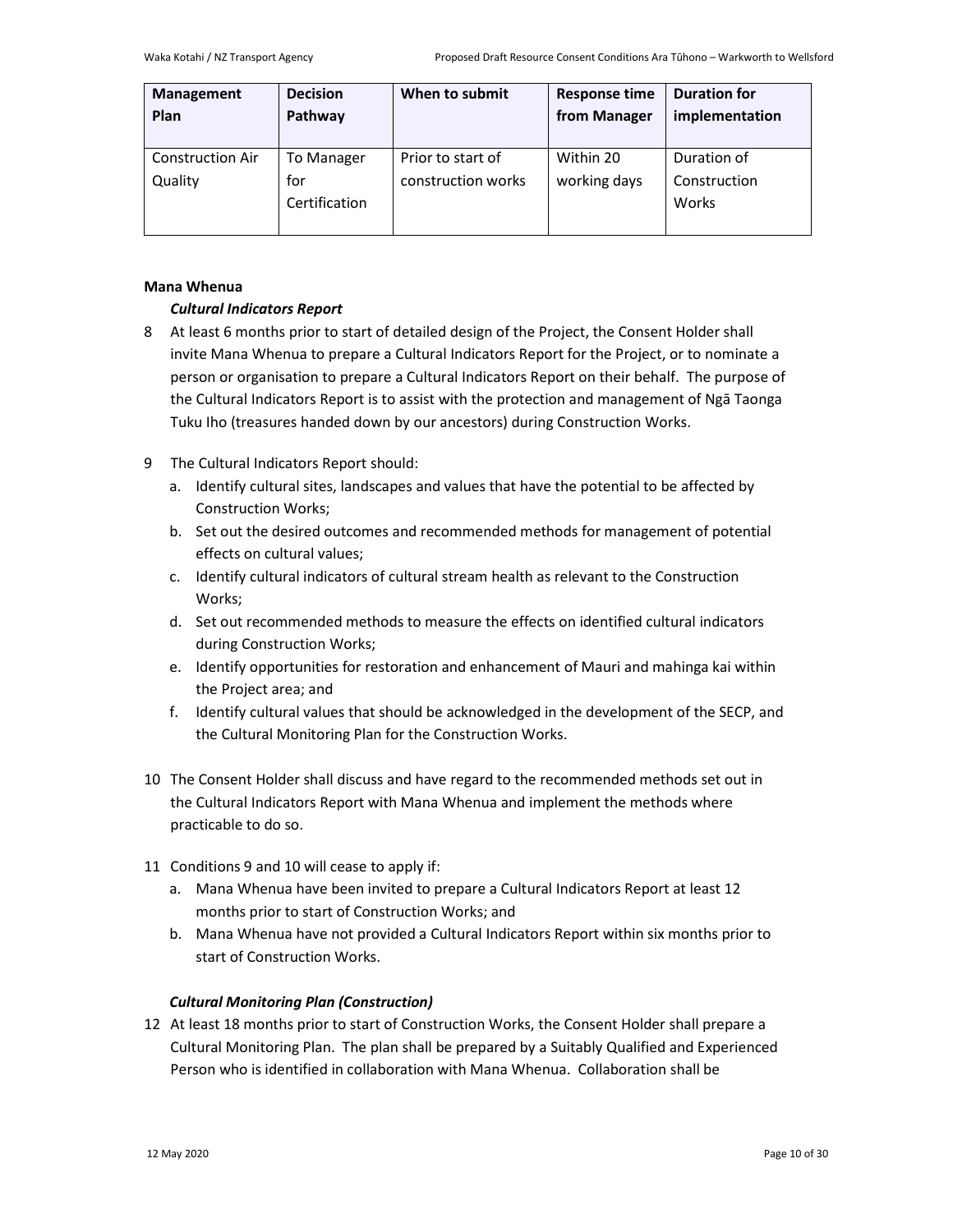completed within 30 Days of initiation by the Requiring Authority. The purpose of the cultural monitoring plan is to identify methods for undertaking cultural monitoring.

- 13 The Cultural Monitoring Plan shall include:
	- a. Requirements for formal dedication or cultural interpretation to be undertaken prior to start of Construction Works in areas identified as having significance to Mana Whenua;
	- b. Requirements and protocols for cultural inductions;
	- c. Identification of representative activities, sites and areas where cultural monitoring is required during particular Construction Works and the scope of cultural monitoring as appropriate to reflect the timing, location and scale of the Construction Works; and
	- d. Identification of personnel to undertake cultural monitoring, including any geographic definition of their responsibilities. The Cultural Monitoring Plan shall align with the requirements of other conditions of the resource consents and Designation for the Project which require monitoring during Construction Works.
- 14 If Enabling Works involving soil disturbance are undertaken, at least 6 months prior to the start of Enabling Works, the Consent Holder shall prepare an Enabling Works Cultural Monitoring Plan (EWCMP). The plan shall be prepared by a Suitably Qualified and Experienced Person who is identified in collaboration with Mana Whenua. Collaboration shall be completed within 30 Days of initiation by the Requiring Authority.
- 15 The Consent Holder shall prepare the EWCMP in general accordance with the Cultural Monitoring Plan Conditions 12 to 13 but with the scope modified as appropriate to reflect the timing, location and scale of the Enabling Works.

# **Construction Environmental Management Plan**

- 16 The Consent Holder shall prepare a Construction Environmental Management Plan (CEMP) prior to commencement of Construction Works to set out management procedures and methods to be implemented to ensure ongoing compliance with these conditions and to address complaints and incidents in a timely manner during Construction Works.
- 17 The CEMP shall be prepared, having regard to the NZ Transport Agency Guideline for Preparing Environmental and Social Management Plans (April 2014), or any subsequent version including:
	- a. Roles and responsibilities of construction management staff, including the overall manager responsible for environmental management.
	- b. An outline construction programme, proposed staging, proposed hours of work and methods to inform Auckland Council of upcoming Construction Works, which shall occur at annual intervals or key construction times throughout the duration of Construction Works.
	- c. Contact details of the site supervisor or Project manager and the Project Liaison Person (telephone number and email or other contact address).
	- d. Methods and systems to inform and train all persons working on the site of potential environmental sensitivities and how to comply with these conditions.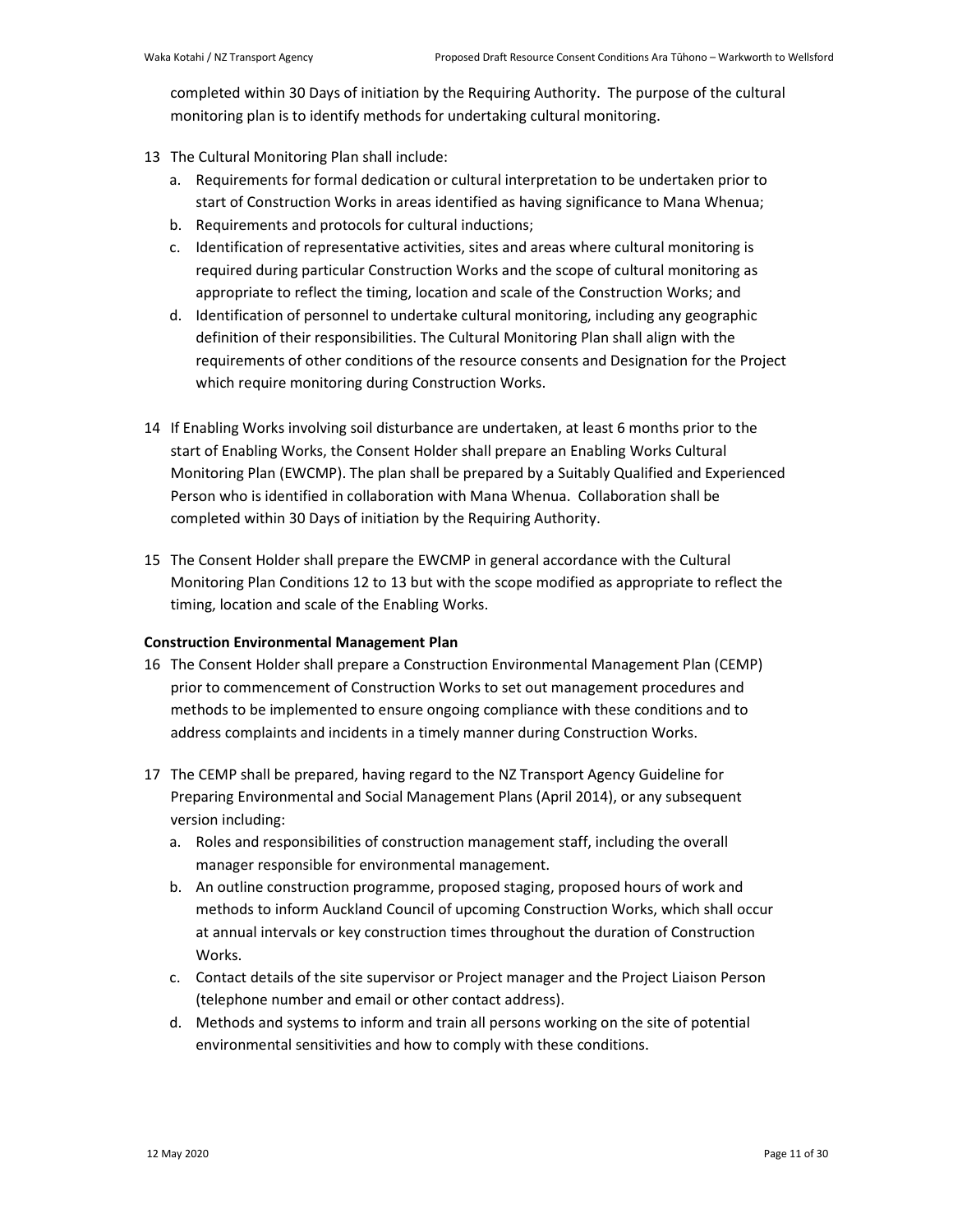- e. Measures to be adopted to maintain the land affected by Construction Works in a tidy condition in terms of disposal / storage of rubbish, storage and unloading of construction materials and similar activities.
- f. The location of construction site infrastructure including site offices, site amenities, contractors' yard access, equipment unloading and storage areas, contractor car parking and security.
- g. Means of providing for the health and safety of the general public.
- h. Procedures for the refuelling and maintenance of plant and equipment to avoid discharges of fuels or lubricants to Watercourses.
- i. Measures to address the storage of fuels, lubricants, hazardous and/or dangerous materials, along with contingency procedures to address emergency spill response(s) and clean up.
- j. Procedures for responding to complaints about Construction Works;
- k. Procedures for Incident management.
- l. Methods for updating the CEMP as required.
- 18 The CEMP shall be prepared in consultation with Mana Whenua and the owner of the commercial plantation forest (Mahurangi Forest) located west of SH1, with respect to construction activities which directly interface with forestry operations. If the Consent Holder has not received any comment from the owner of the Mahurangi Forest within 20 Days of providing the CEMP to them, the Requiring Authority may consider the relevant party has no comments.

# *Enabling Works Construction Environmental Management Plan*

- 19 Where Enabling Works are to be undertaken, the Consent Holder shall prepare a site or activity specific Enabling Works Construction Environmental Management Plan (EWCEMP) prior to commencing the relevant Enabling Works.
- 20 The EWCEMP shall be prepared in general accordance with Condition 17, with the scope modified to be commensurate with the scale and effects of the proposed works.

## **Erosion and Sediment Control**

# *Erosion and Sediment Control (ESC) Outcomes*

- 21 The Consent Holder shall design and construct the Project to achieve the following erosion and sediment control (ESC) Outcomes (*ESC Outcomes*):
	- a. Prioritise minimisation of sediment generation by:
		- i. minimising the volume and area of the proposed earthworks required for the Project through earthworks design appropriate to slope and expected soil types and geology;
		- ii. maximising the effectiveness of ESC measures associated with earthworks by minimising potential for sediment generation and sediment yield; and
		- iii. Minimisation of discharges of all construction water related contaminants.
	- b. Monitor sediment yields and assess and remedy effects on freshwater and marine environments at the prescribed thresholds in Conditions 34 to 42.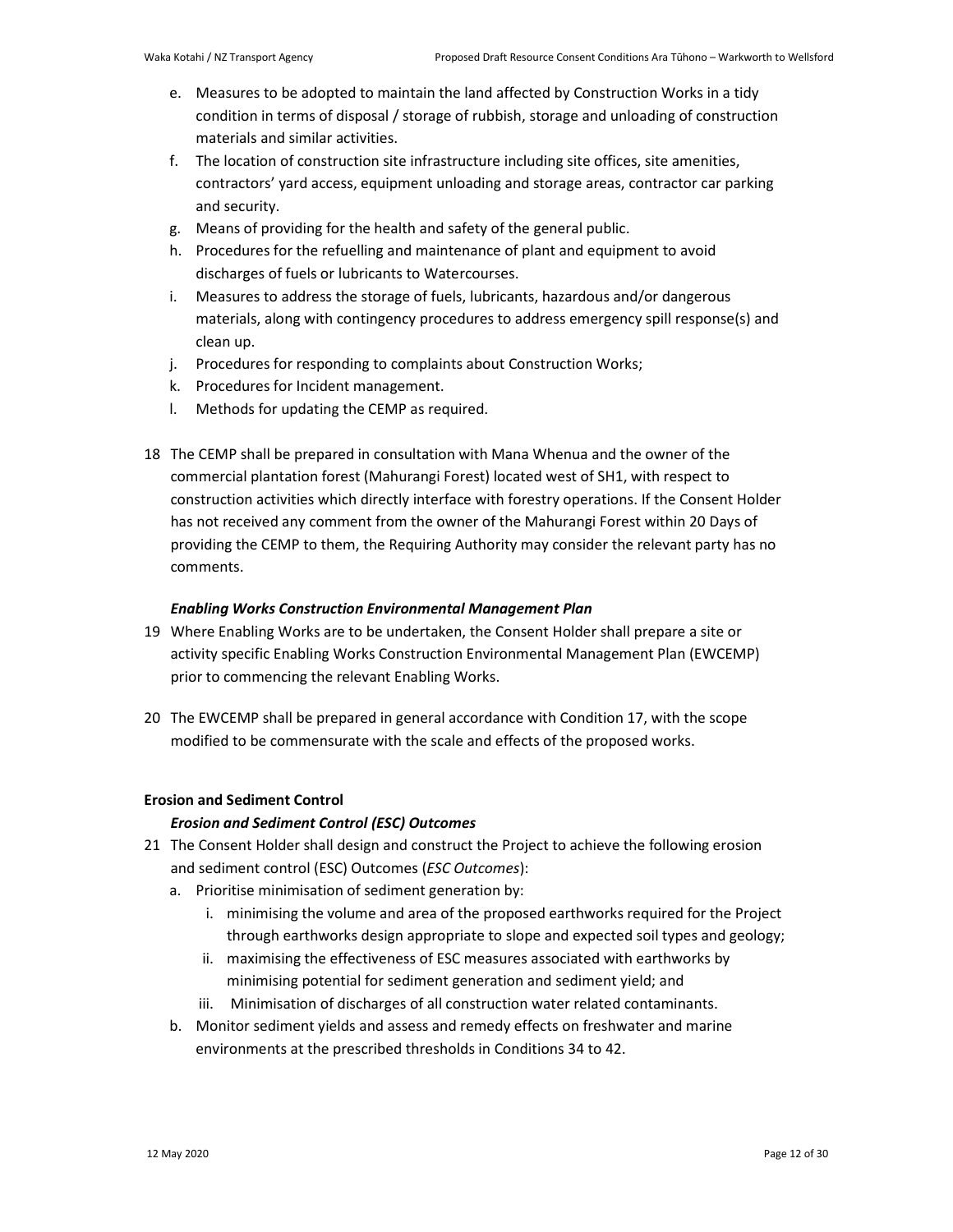22 The Consent Holder shall develop, construct and maintain all ESC plans and devices to achieve the requirements of GD05, except where otherwise certified by the Manager or a specific standard is detailed in a condition of this consent, in which case the specific standard shall apply.

## *Erosion and Sediment Control Plan*

- 23 The Consent Holder shall prepare an Erosion and Sediment Control Plan (ESCP) for the Construction Works for the entire Project prior to Construction Work identifying the construction water management measures to be used on the Project to meet the ESC Outcomes.
- 24 The ESCP shall be prepared by a Suitably Qualified and Experienced Person and shall include the following:

# *General*

- a. Methods of achieving the ESC Outcomes;
- b. Identification of a suite of appropriate structural and non-structural erosion and sediment control measures to be installed prior to and during all Construction Works for representative parts of the Project, including earthworks, and works within watercourses;
- c. Identification of a process and methods to ensure that offsite (clean) water runoff is prevented from entering active work areas, including the use of clean water diversion (CWD) channels and/or bunds to divert runoff;
- d. Identification of a process, methods and measures to ensure that any sediment laden runoff will be captured and directed to an appropriate sediment control device, including the use of dirty water diversion (DWD) channels and/or bunds;
- e. The approach and procedures for ensuring advance warning of a rainfall event;
- f. The methodology for identifying and recording the occurrence of the following rainfall events:
	- i. >24 hour 10-year ARI event in the Hoteo Inlet; and
	- ii. >24 hour 30-year ARI event in the Mahurangi Harbour
- g. The procedures for decommissioning the erosion and sediment control measures;
- h. The procedures for determining staging and sequencing of earthworks to limit the length of time and extent of exposed/disturbed soil and the details of progressive Stabilisation of these earthwork areas;
- i. A procedure to establish and define minor changes to erosion and sediment control, which would not require further certification by the Manager prior to implementation; and
- j. Methods for amending and updating the ESCP as required. *Responsibilities*
- k. Identification of:
	- i. Appropriately qualified and experienced staff to manage the erosion and sediment control devices, associated maintenance procedures and monitoring requirements;
	- ii. Staff directly responsible for supervising installation, maintenance and decommissioning of erosion and sediment control devices and the associated works;
	- iii. A chain of responsibility for both the Project and its stages, including the overall manager (with authority to stop works), for managing erosion and sediment control on site;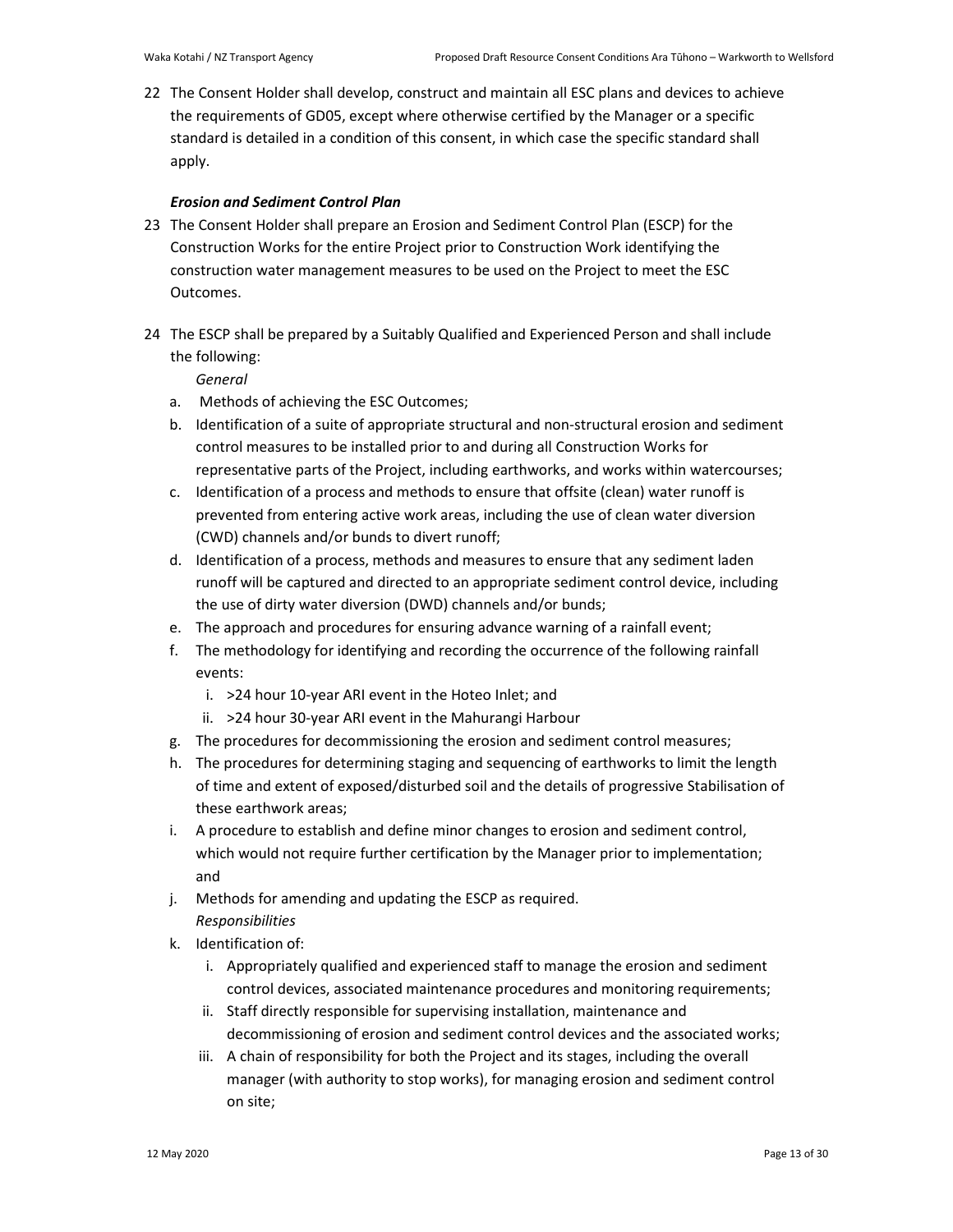- iv. An erosion and sediment control management team (including representatives from the contractor, Council and the Consent Holder) to meet and review erosion and sediment control practices and procedures as required; and
- v. Training requirements for staff to assist with their understanding of the environmental effects that need to be managed and the requirements of the consent conditions, including specific training prior to the start of Construction Works in any Stage.

# *Incident management*

l. Identification of the process to ensure compliance with Condition 48 and 49.

# *Chemical Treatment Management*

- 25 A Chemical Treatment Management Plan (ChemTMP) which shall include:
	- a. Specific design details of the flocculation treatment system including:
		- i. a rainfall or flow activated flocculation shed for all sediment retention ponds (SRPs) utilised on site;
		- ii. all SRPs having a contributing catchment area greater than 2ha to have two flocculation sheds;
		- iii. a rainfall or flow activated flocculation shed for all decanting earth bunds (DEBs) utilised on site that have contributing catchments over 500 $m^2$ ; and
		- iv. a rainfall activated flocculation system (such as flocculation socks) for all other decanting earth bunds and any other sediment detention or flow device system as may be employed on site;
	- b. Monitoring, maintenance (including post storm) and a contingency programme (including a record sheet) for the flocculation treatment system;
	- c. Results of any initial treatment trials and details of optimum dosage (including assumptions);
	- d. Consideration of the use of organic flocculants where practicable, provided that the most effective flocculent in terms of sediment removal shall be selected based on the results of any initial treatment trials;
	- e. A spill contingency plan;
	- f. Details of the person or bodies that will hold responsibility for the operation and maintenance of the chemical treatment system and the organisational structure which will support this system; and
	- g. Details for the checking and calibration of dosing and monitoring equipment.

# *Erosion and sediment control standards*

- 26 The Consent Holder shall design and construct all erosion and sediment control measures and devices to achieve compliance with Conditions 22 and 24 and with the following design requirements:
	- a. All sediment retention ponds and decanting earth bunds shall be designed, constructed and maintained at a volume equivalent to 3% of the catchment area (i.e. 300m3 per 1ha of contributing catchment);
	- b. Silt fence design shall be in accordance with TP90 and NZ Transport Agency Erosion and Sediment Control Guidelines for State Highway Infrastructure (Sept 2014), or any subsequent version, with a return upslope to provide robustness of the device;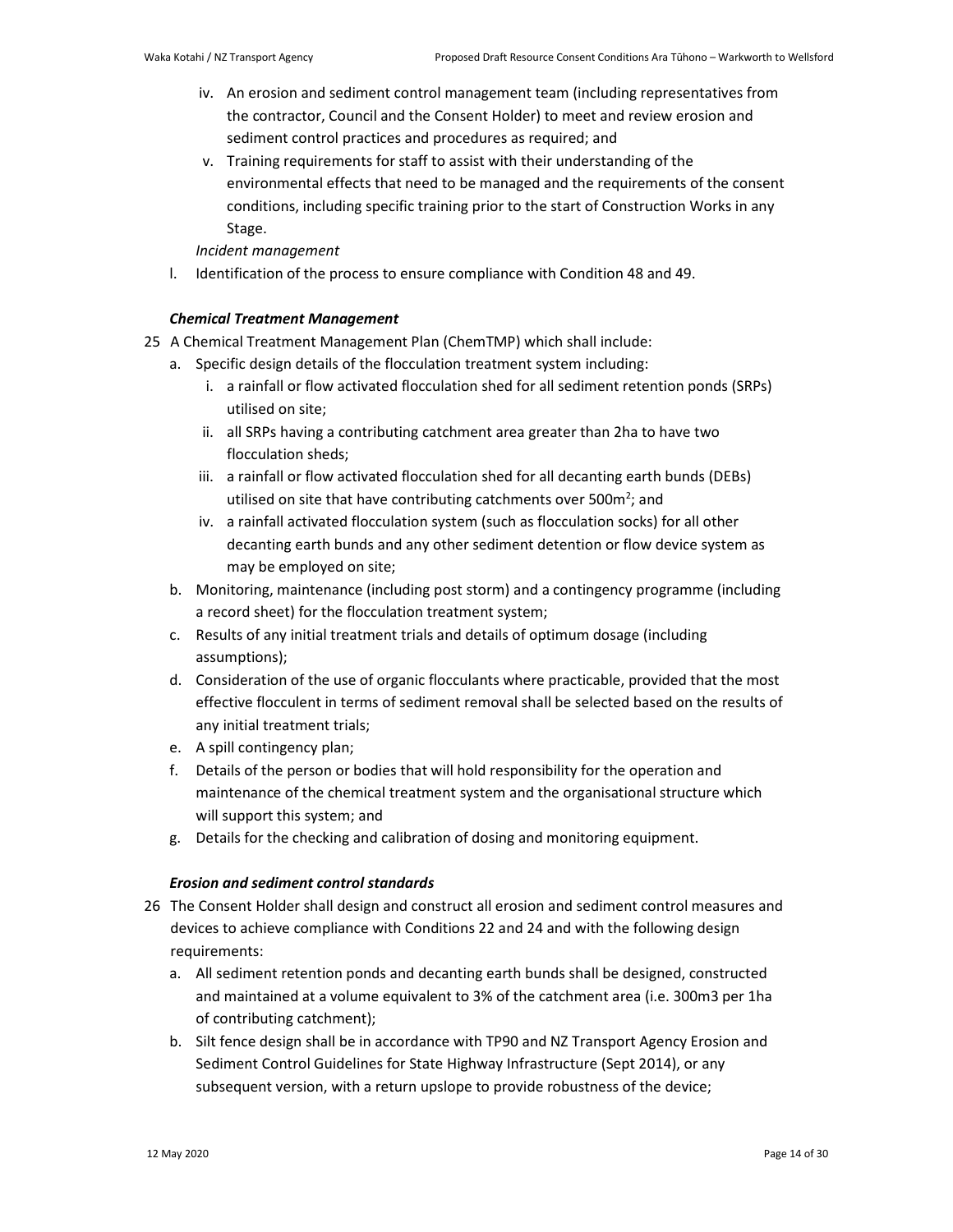- c. Clean and dirty water diversion channels, shall be sized to accommodate the flow from a 100 year ARI storm event where practicable;
- d. Sufficient and safe access to enable monitoring and maintenance (including forebay clean out) shall be provided at all times to all sediment retention ponds and decanting earth bunds.

# *Construction Erosion and Sediment Control Plans for Stages*

- 27 The Consent Holder shall prepare CESCPs for each Stage of the Project, or a specific activity to set out how the requirements of the certified ESCP and the ESC standards in Condition 26 will be met for that Stage or activity.
- 28 The CESCPs shall be prepared by a Suitably Qualified and Experienced Person and shall:
	- a. Methods of achieving the ESC Outcomes;
	- b. Identify how the requirements of the certified ESCP and the standards in Condition 27 will be met (where applicable); and
	- c. Include a schedule of current and planned open earthworks areas as applicable to that CESCP catchment location at the time of preparation of that CESCP.
	- d. Identify alternative Stabilisation measures based on project specific field trials to demonstrate its effectiveness in Stabilisation. The Project specific trials and results must be submitted to the Manager in that CESCP.
	- e. Confirm catchment boundaries.
	- f. Confirm the location of the Construction Works, and the boundary and extent of works for that specific CESCP.
	- g. Provide design criteria, typical and site-specific details of ESC measures, including supporting calculations, contributing catchment area, retention volume of structure, dimensions of structure and design drawings of erosion and sediment controls.
	- h. Provide identification of risk and sensitive area locations and the details of management (including contingency measures) around these aspects.
	- i. Confirm chemical treatment design and details consistent with the ChemTMP certified under the ESCP.
	- j. Provide a programme for managing ongoing non-Stabilised areas.
	- k. Provide design details for managing the treatment, disposal and/or discharge of contaminants (e.g. concrete wash water).
	- l. Provide an estimated sediment yield for the Stage of work.
	- m. Provide details of construction methods to be employed, including timing and duration. This shall include:
		- i. Streamworks methodologies;
		- ii. Programme for managing exposed area, including progressive Stabilisation considerations;
		- iii. Identification of areas susceptible to erosion and sediment generation or high-risk areas including specific measures for managing this risk;
		- iv. Identification of contingency measure; and
		- v. Access and maintenance provisions.
	- n. Include plans showing contour information at suitable intervals, cut and fill operations, erosion and sediment controls, stream diversions, discharge points to Watercourses.
	- o. Provide procedures for decommissioning of ESC measures.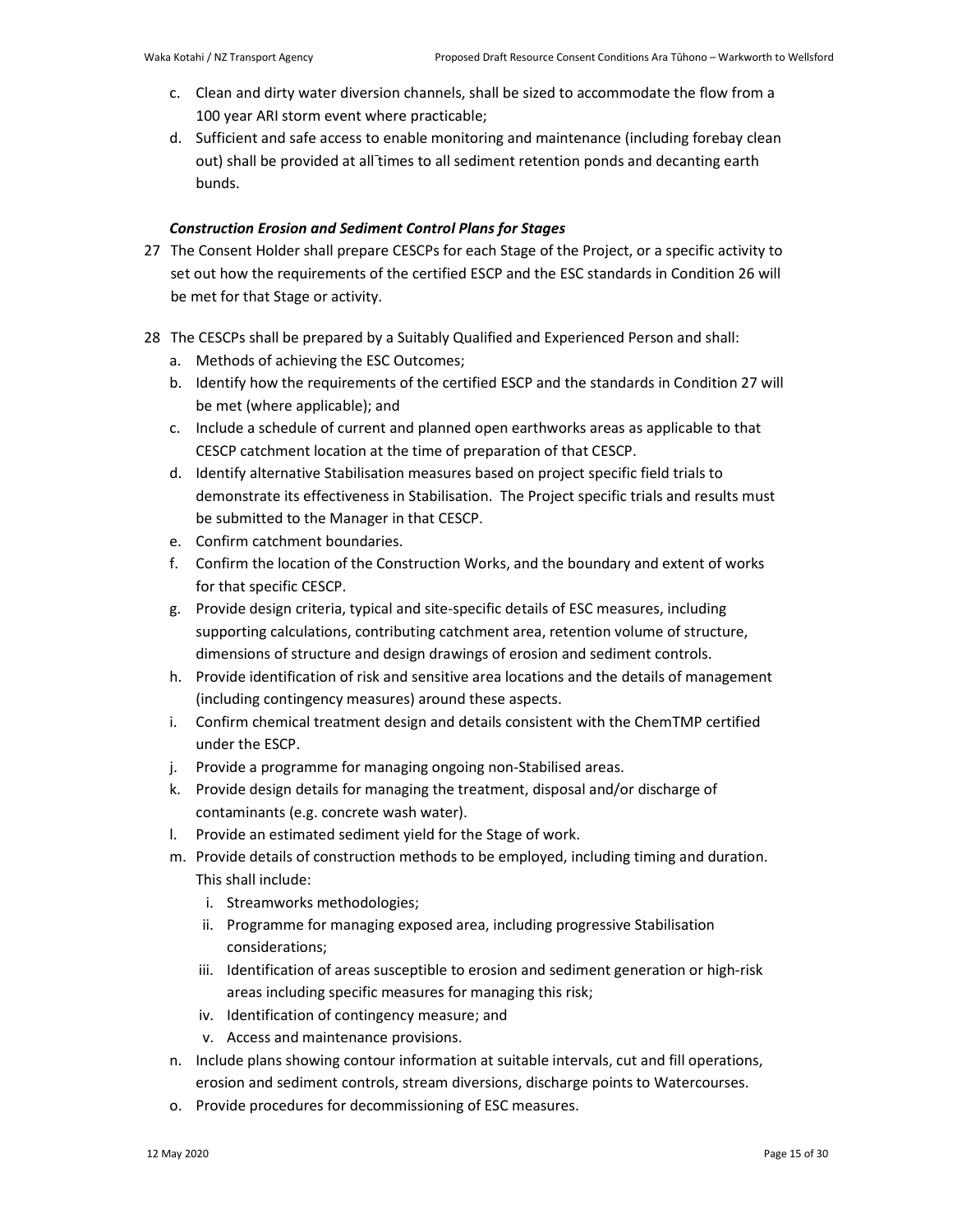p. Contact details of the site supervisor or Project manager and the Project Liaison Person (telephone number and email or other contact address).

# *CESCP As-built certification*

29 Prior to Construction Works in the Stage that the CESCP applies commencing (excluding the construction of the erosion and sediment controls themselves) as-built plans signed by a Suitably Qualified and Experienced Person shall be submitted to the Manager for information as confirmation that the erosion and sediment control measures for that CESCP have been constructed in accordance with the certified CESCP.

# *Enabling Works*

30 The Consent Holder shall prepare specific CESCPs for the Enabling Works for the Project. The CESCPs shall be prepared by a Suitably Qualified and Experienced Person and shall address the requirements of a CESCP under Conditions 27 and 28 but with the scope modified as appropriate to reflect the timing, location and scale of the Enabling Works.

# *Adaptive Monitoring Programme*

- 31 Prior to Construction Works commencing, the Consent Holder shall have a certified Adaptive Monitoring Plan (AMP) to:
	- a. ensure the ESC Outcomes are met;
	- b. enable accurate calculation of Acute Event Sediment and Cumulative Sediment Net Sediment; and
	- c. ensure continuous improvement as to the effectiveness of the erosion and sediment controls employed on site.
- 32 The AMP shall be prepared by a Suitably Qualified and Experienced Person and shall include methods for undertaking:
	- a. Ongoing site visual assessments of all erosion and sediment devices;
	- b. Ongoing monitoring of devices and processes, including flocculation;
	- c. Identification of four representative SRPs;
	- d. Automatic onsite rainfall monitoring using at least 2 rain gauges, including automatic notification of a Trigger Event occurring;
	- e. Pre-Trigger Event inspections including outlining maintenance procedures and installing any additional measures required in response to the severity of the forecasted Trigger Event (including Stabilisation);
	- f. Trigger Event sampling, monitoring and response procedures in accordance with Conditions 34 and 36;
	- g. Outflow monitoring (measured in  $m^3$ /sec) of the discharges of a representative number (at least four SRPs) with:
		- i. two SRPs to best represent a high-risk location of the earthworks on the Project (steeper locations or those with a catchment greater than 5ha); and
		- ii. two SRPs to represent the design and construction for general earthwork activities.
	- h. Automatic sediment sampling at the same selected SRPs to measure outflow TSS (or an alternative water quality parameter that can be related to suspended solids concentrations).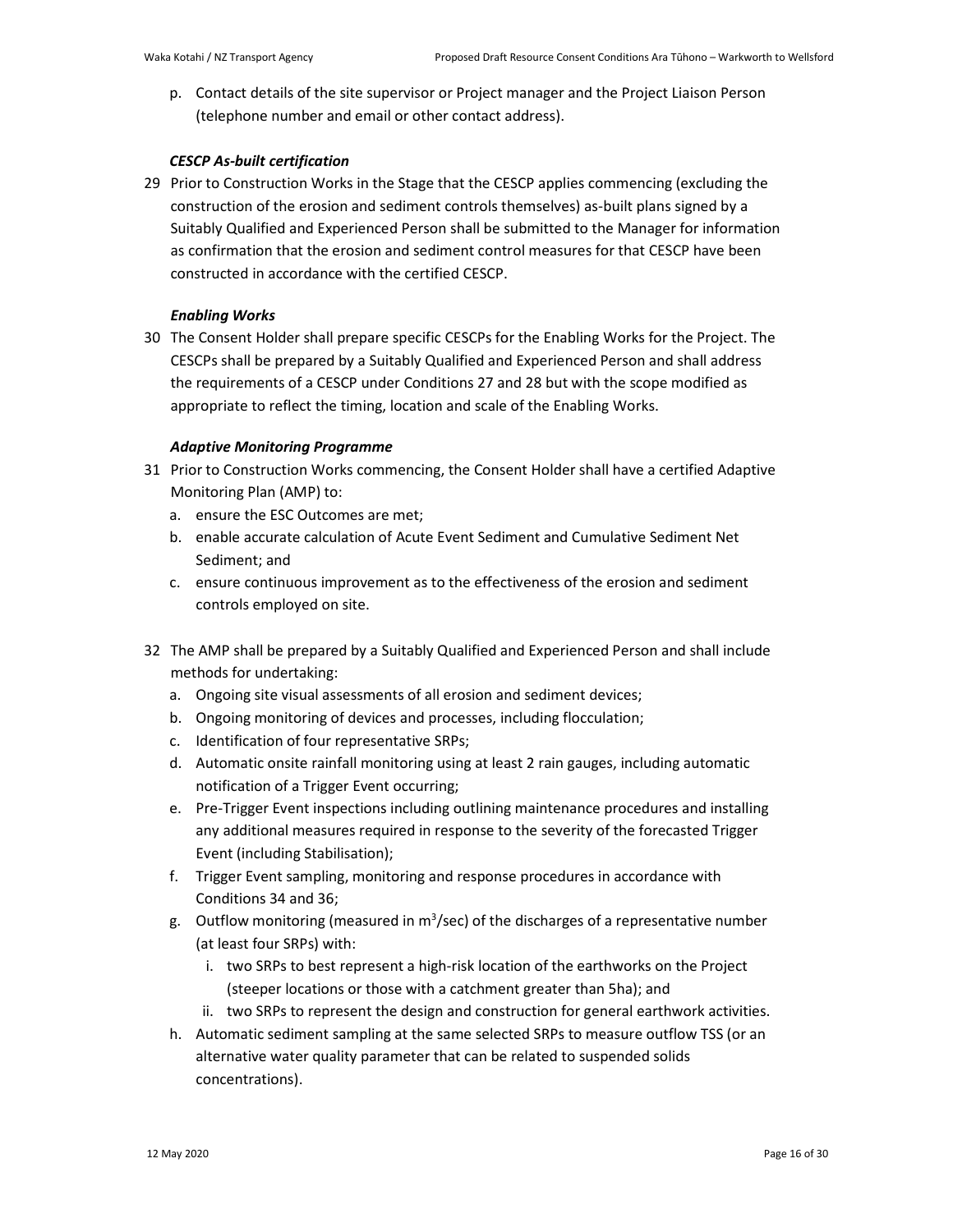- i. An analysis of the monitoring detailed in conditions  $32(g)$  (flow) and  $32(h)$  (TSS) to allow for calculation of cumulative sediment to the Hoteo, Mahurangi and Oruawharo catchments and for calculating Acute Event Sediment during the following events:
	- i. 24 hour 10-year or greater ARI event in the Hoteo Inlet (with a sediment load of >512 tonnes); and
	- ii. 24 hours 30-year or greater ARI event in the Mahurangi Harbour (with a sediment load of >600 tonnes).
- 33 The Consent Holder shall keep a record of implemented adaptation methods and provide the record to the Manager on request.

# *Monitoring effects of a Trigger Event*

- 34 During a Trigger Event, the Consent Holder shall take grab samples (unless it shall be unsafe or dangerous to do so) to measure TSS, or alternative water quality parameter that can be related to suspended solid concentrations, at discharge points of all SRPs and a selection of DEBs (a minimum of 50% of the operational DEBs) at the time of a discharge.
- 35 Within 12 hours of a Trigger Event occurring, or as soon as practicable, the Consent Holder shall investigate erosion and sediment control measures to determine whether there has been a discharge.
- 36 In the event of a discharge occurring as a result of a Trigger Event, the Consent Holder shall instruct a Suitably Qualified Person to take the following actions:
	- a. Inspect the earthworks site and erosion and sediment control devices to identify any problems or activities likely to have contributed to an increased sediment discharge;
	- b. Take a grab sample of each discharge from a sediment control device to determine TSS, or alternative water quality parameter that can be related to suspended solid concentrations, concentrations (unless it will be unsafe or dangerous to do so);
	- c. Record observations and take a manual grab sample that can be related to suspended solid concentrations, , or alternative water quality parameter that can be related to suspended solid concentrations, in the freshwater receiving environment, upstream and downstream of the most upstream and downstream discharges within the area of Project Works; and
	- d. Remedy any identified problems, and implement any further controls on activities or areas of the site that are likely to contribute to sediment discharge into the receiving environment; and
	- e. Notify the Manager of the Trigger Event occurring, and any actions undertaken.

# *Sediment reduction activities*

- 37 Where there is Acute Event Sediment and/or Cumulative Sediment (greater than zero) (determined using the data collected from the representative SRPs as required by conditions 37 to 42), the Consent Holder shall:
	- a. for Acute Event Sediment, implement Sediment Reduction Activities to offset the effects of that sediment within 25 years of the date of the Acute Event that caused the Acute Event Sediment; and
	- b. For Cumulative Sediment, implement Sediment Reduction Activities to offset the effects of that sediment within 25 years of the Project becoming operational.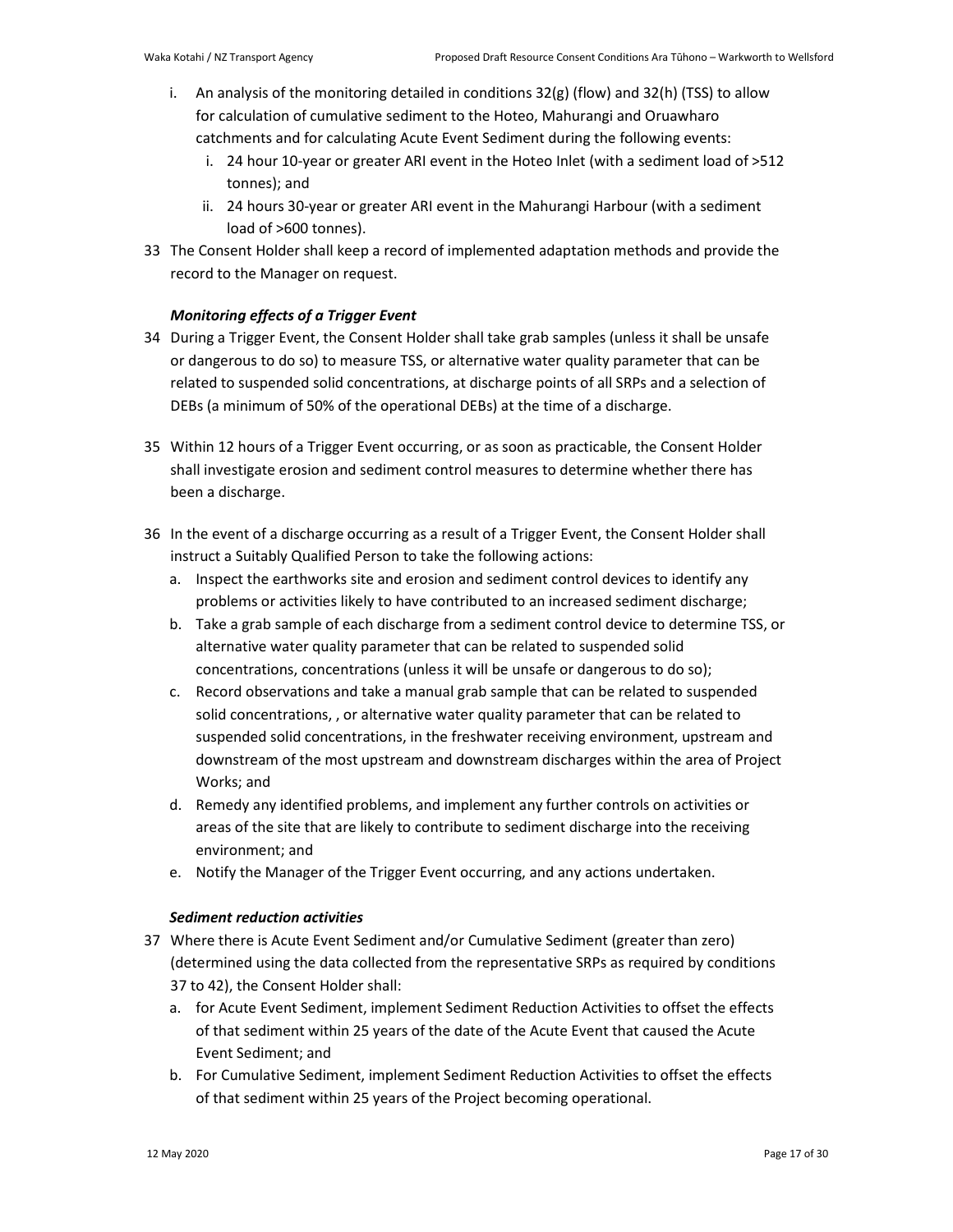- 38 A Suitably Qualified and Experienced Person shall prepare a methodology identifying:
	- a. Sediment Reduction Factors for any Sediment Reduction Activities; and
	- b. Any measures necessary for the Sediment Reduction Activities to achieve the predicted sediment reduction over a 25-year period.
- 39 The Sediment Reduction Factors shall be calculated by the Suitably Qualified and Experienced Person using:
	- a. The methodology set out in Appendix 1; or
	- b. Other best practice methods for assessing sediment generation and identifying Sediment Reduction Factors.
- 40 The methodology for calculating Sediment Reduction Factors for any Sediment Reduction Activities and related measures to achieve the predicted sediment reduction over a 25-year period, shall be provided to the Manager for certification prior to commencement of Construction Works.
- 41 The following information shall be provided to the Manager within six months of the date of an Acute Event occurring to demonstrate how condition 37(a) will be met:
	- a. A record of the Acute Event Sediment including any exceedance beyond the Acute Event Thresholds for each catchment.
	- b. Documentation outlining the location where Sediment Reduction Activities have been applied and how they will offset the Acute Event Sediment within 25 years of the relevant Acute Event.
- 42 The following information shall be provided to the Manager within six months of the Project becoming operational to demonstrate how condition 37(b)will be met:
	- a. A record of the Cumulative Sediment, including any exceedance beyond the Cumulative Thresholds for each catchment.
	- b. Documentation outlining the location where Sediment Reduction Activities have been applied and how they will offset the Cumulative Sediment within 25 years of the Project becoming operational.

*Advice note: For the avoidance of doubt, in the event that the Cumulative Sediment Threshold is less than the Acute Sediment for which Sediment Reduction Activities have been provided under condition 37, no further Sediment Reduction Activities will be required for the Project* 

# *Earthworks Season Restrictions*

43 The Consent Holder shall not undertake earthworks activities between 30 April and 1 October (winter period) in any one year unless otherwise approved by the Manager.

## *Maximum Open Earthwork Area limits*

44 Unless approved in accordance with condition 46, the Maximum Open Earthworks Area for Project Works within the Hoteo catchment at any one time is 75ha.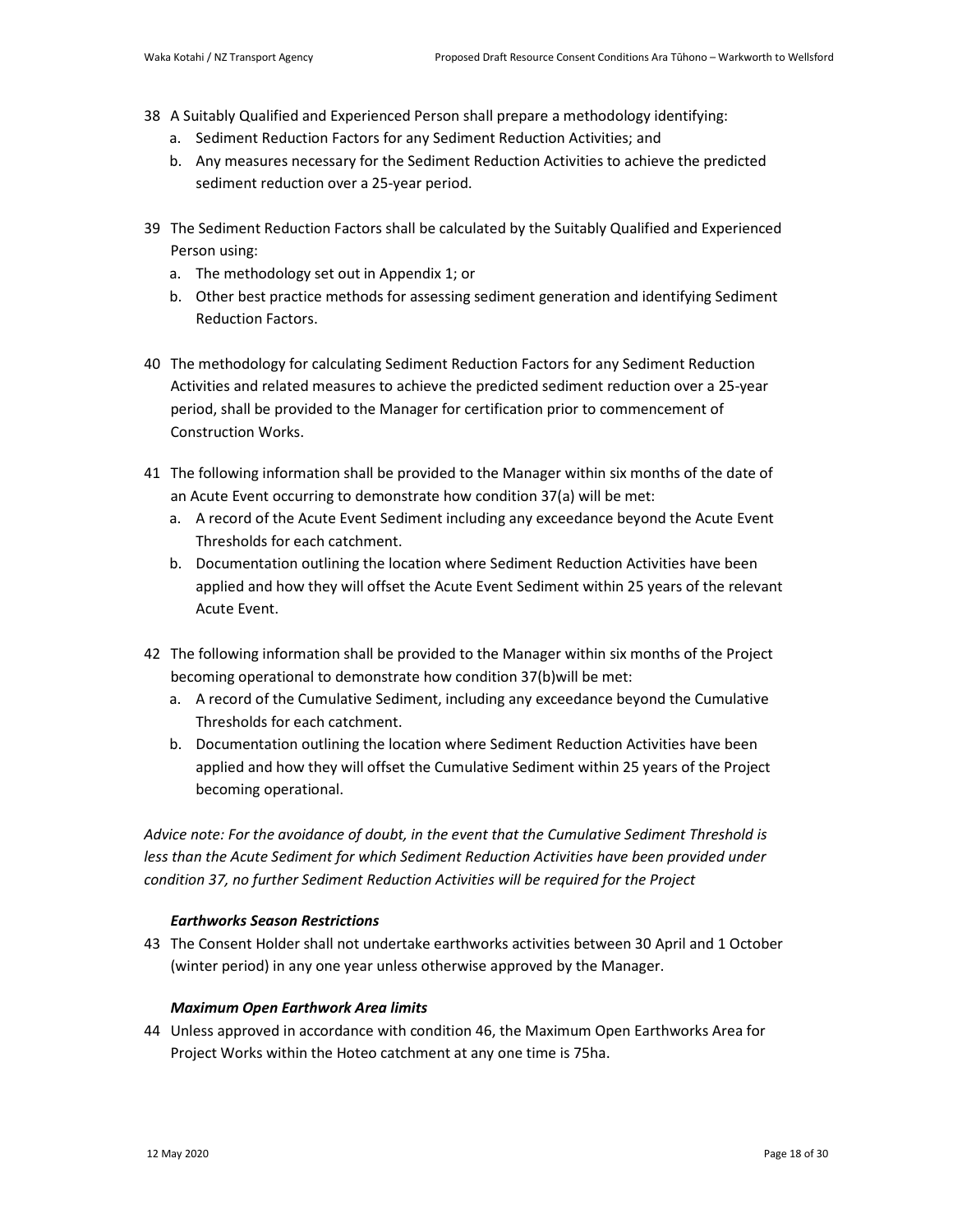- 45 Unless approved in accordance with condition 46, the Maximum Open Earthworks Area for Project Works within the Oruawharo catchment at any one time is 25ha.
- 46 Any request to the Manager for approval to open an earthworks area that is greater than 75 ha within the Hoteo catchment and/or 25 ha within the Oruawharo catchment, shall include the following information:
	- a. The proposed earthworks programme and ESC measures implemented;
	- b. A comparison showing the modelled sediment yields compared to the actual sediment yields generated to date;
	- c. A minimum of 12 months of monitoring data to support an increased earthworks area. This must include water quality results from at least four automated sampling devices that gathered data from a comparable catchment; and
	- d. Identification of areas for continuous improvement opportunities (e.g. modifications to current ESC practice) for future earthworks.

# *Operational effectiveness and efficiency*

47 The Consent Holder shall maintain all ESC measures to ensure they continue to achieve their design function throughout the duration of land disturbance and earthworks activity, and until the relevant site is Stabilised.

## *Incident Management*

- 48 The Consent Holder shall notify the Manager within one Day or as soon as practicable after identifying that any contaminants (including sediment) or materials that exceed typical background levels have been released in the undertaking of the Work and entered any water body due to any of the following incidents:
	- a. discharges from non-stabilised areas that are not treated by erosion and sediment control measures as required under this consent; and/or
	- b. failure of any erosion and sediment control measures;
	- c. discharge of a hazardous substances, including cement, to a water body;
	- d. failure of any temporary stream diversion;
	- e. un-consented removal, loss or damage to vegetation or other habitats;
	- f. any other incident which either directly or indirectly causes, or is likely to cause, adverse ecological effects in any water body that is not authorised by a resource consent held by the Consent Holder; and
	- g. Any other incident which is likely to adversely affect the quality of the water used for public reticulated water purposes.

This notification shall be either by telephone or email, or via an alternative method as agreed with the Manager.

- 49 If any of the incidents identified in condition 48 occur, the Consent Holder shall:
	- a. re-establish control measures where these have failed or have not been implemented in accordance with the relevant management plan as soon as practicable;
	- b. liaise with the Manager to establish what remediation or rehabilitation is required and whether such remediation or rehabilitation is practical to implement;
	- c. carry out any remedial action as required by and to the satisfaction of the Manager; and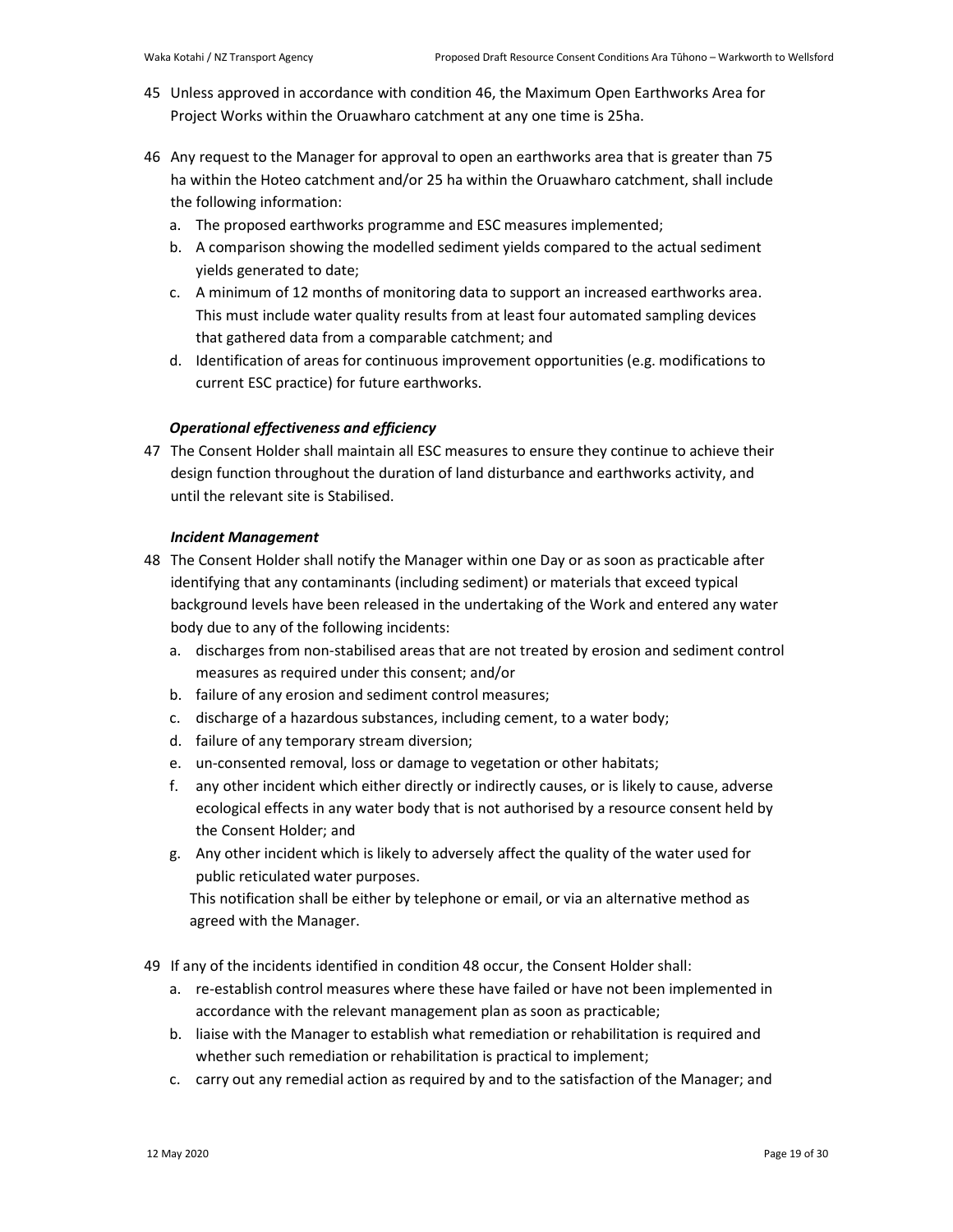d. maintain a permanent record of the incident at the site, which shall include the date and time of the incident, the nature, manner and cause of the release of the contaminants, weather conditions at the time of the incident and the steps taken to prevent any further incidents and to remedy any adverse effects.

This notification (if not in person) shall be either by telephone or email, or via an alternative method as agreed with the Team Leader.

# *Stabilisation and decommissioning*

- 50 The Consent Holder shall Stabilise sites against erosion as soon as practicable, and in a progressive manner, as earthworks are completed over various areas of Project Works.
- 51 If an area is not subject to earthworks activity (including cut and fill batters) for a 14-day period, or time otherwise certified with the Manager within a CESCP, the area shall be Stabilised.

# *Completion or abandonment of works*

- 52 Upon completion or abandonment of earthworks on the Project site, including end of earthworks season, the Consent Holder shall Stabilise all areas of bare earth shall be Stabilised against erosion to the satisfaction of the Manager.
- 53 The Consent Holder shall give notice to the Manager on completion of Construction Works for each specific area and/or activity and prior to any ESC measures being removed.

# **Works in a watercourses and wetlands and freshwater ecology**

# *Crossing watercourses - Location of bridge structures*

- 54 The Consent Holder shall design and construct the Project to include bridge structures with no piers in the Bed of the following Watercourses (as identified on Maps  $14 - 16$ ):
	- a. Mahurangi River (Left Branch);
	- b. Hōteo River;
	- c. Waitaraire Stream; and
	- d. Maeneene Stream.

# *Crossing of the Kourawhero Stream and Kourawhero Wetland Complex*

- 55 The Consent Holder shall monitor over a 12-month period prior to starting Project Works, Kourawhero Wetland Complex (as identified in Map 17) to confirm pre-construction water table levels. The results of the monitoring shall be provided to the Manager for information.
- *56* The Consent Holder shall design and construct bridges, structures, culverts and embankments to cross the Kourawhero Stream to minimise change to the Kourawhero Wetland Complex and to maintain the pre-construction water table level as far as practicable, which shall include:
	- a. A bridge over the Kourawhero Stream with no piers in the Bed in the section of stream identified on Map 17 as "Section of Kourawhero Stream to be bridged"; and
	- b. Minimising intrusion of diversion channels into or through the Kourawhero Wetland Complex.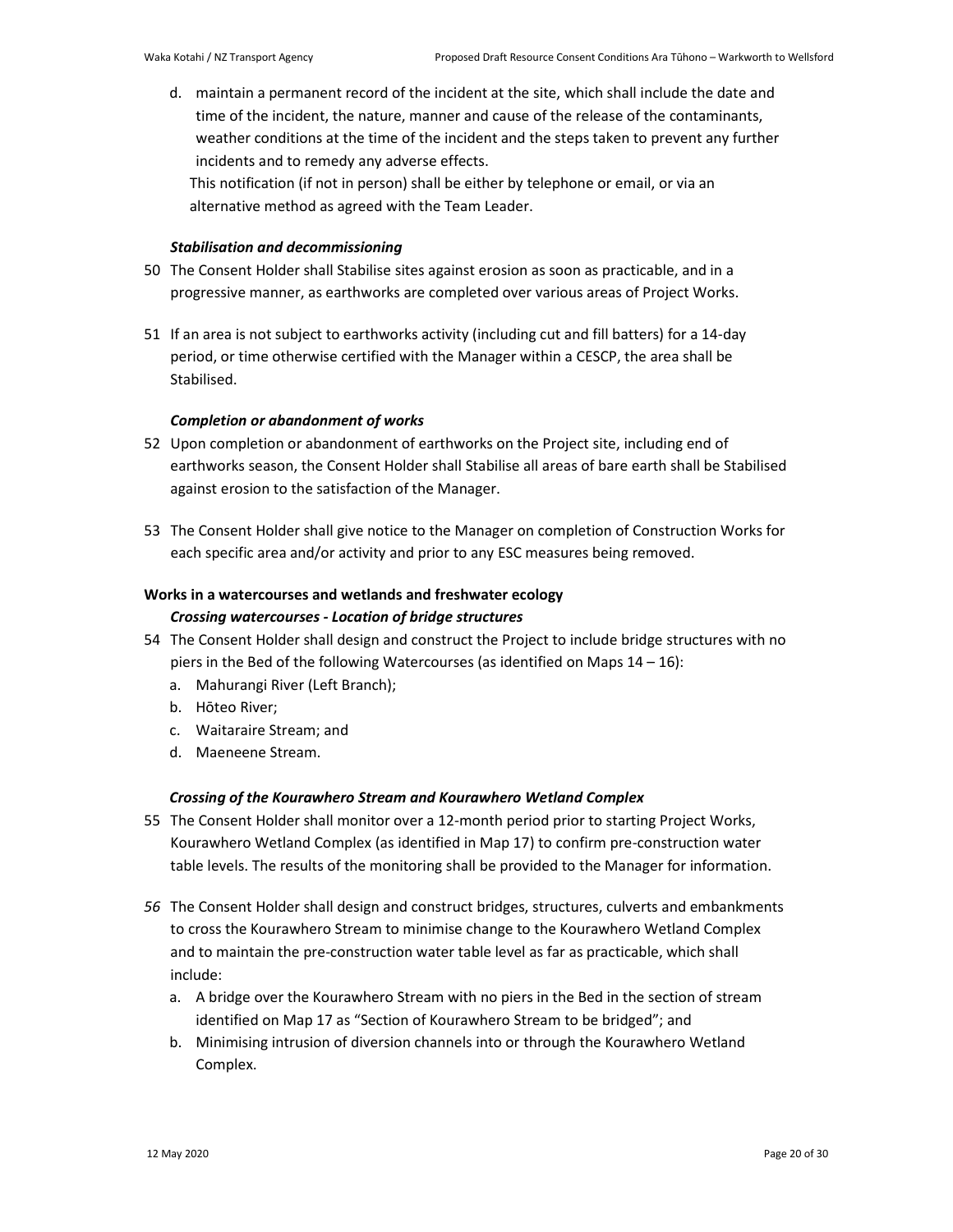## *Watercourse design requirements*

- 57 The Consent Holder shall design and construct all permanent Project Works in or over any Watercourse (for example, all permanent bridges, culverts and stream diversions) to allow for capacity for 100-year ARI flood event with minimal scour and erosion to road structures eg culverts, bridges and embankments.
- 58 The Consent Holder shall design and construct all stream diversions to have natural stream forms and riparian planting where the diverted streams are permanent and supporting fish habitats. The stream diversions shall be designed by Suitably Qualified and Experienced Persons.

# *Permanent culvert design*

- 59 The Consent Holder shall design and construct permanent culverts to:
	- a. Minimise the risks of non-performance of the culvert, such as blockage, taking into account the risk of a vegetation/soil/rock debris flow; and
	- b. Incorporate energy dissipation and erosion control to minimise the occurrence of bed scour and bank erosion in receiving environments.

# *Temporary culvert design*

60 The Consent Holder shall design and construct temporary culverts in any watercourse (for example, all temporary bridges, culverts and stream diversions) to allow for the 100-year ARI event (by primary structure or overland flow paths) with minimal scour and erosion unless otherwise certified by the Manager.

## *Culvert design – fish passage and migrating fish*

- 61 The Consent Holder shall provide fish passage in accordance with best practice in all temporary and permanent culverts and Stormwater Management Wetlands unless deemed unnecessary or impracticable by a Suitably Qualified and Experienced Person.
- 62 Where fish passage is deemed unnecessary or impracticable, appropriate data and rationale for the decision shall be provided for certification by the Manager.

## *Design certification – permanent structures in Watercourses and Wetlands*

63 The Consent Holder shall provide drawings of the detailed design of permanent bridges, culverts, and stream diversions to be constructed in or over Watercourses and Wetlands, to the Manager for certification at least 30 Days prior to the start of construction of the relevant structures. The drawings shall be accompanied by a written report prepared by a Suitably Qualified and Experienced Expert setting out how the design requirements of conditions 54 and 56 to 61 have been met and the rationale for any departures from those requirements. If a response has not been received from the Manager within 20 Days following the submission of the design, the design shall be deemed to be certified. The Consent Holder shall construct the Project in general accordance with the certified design.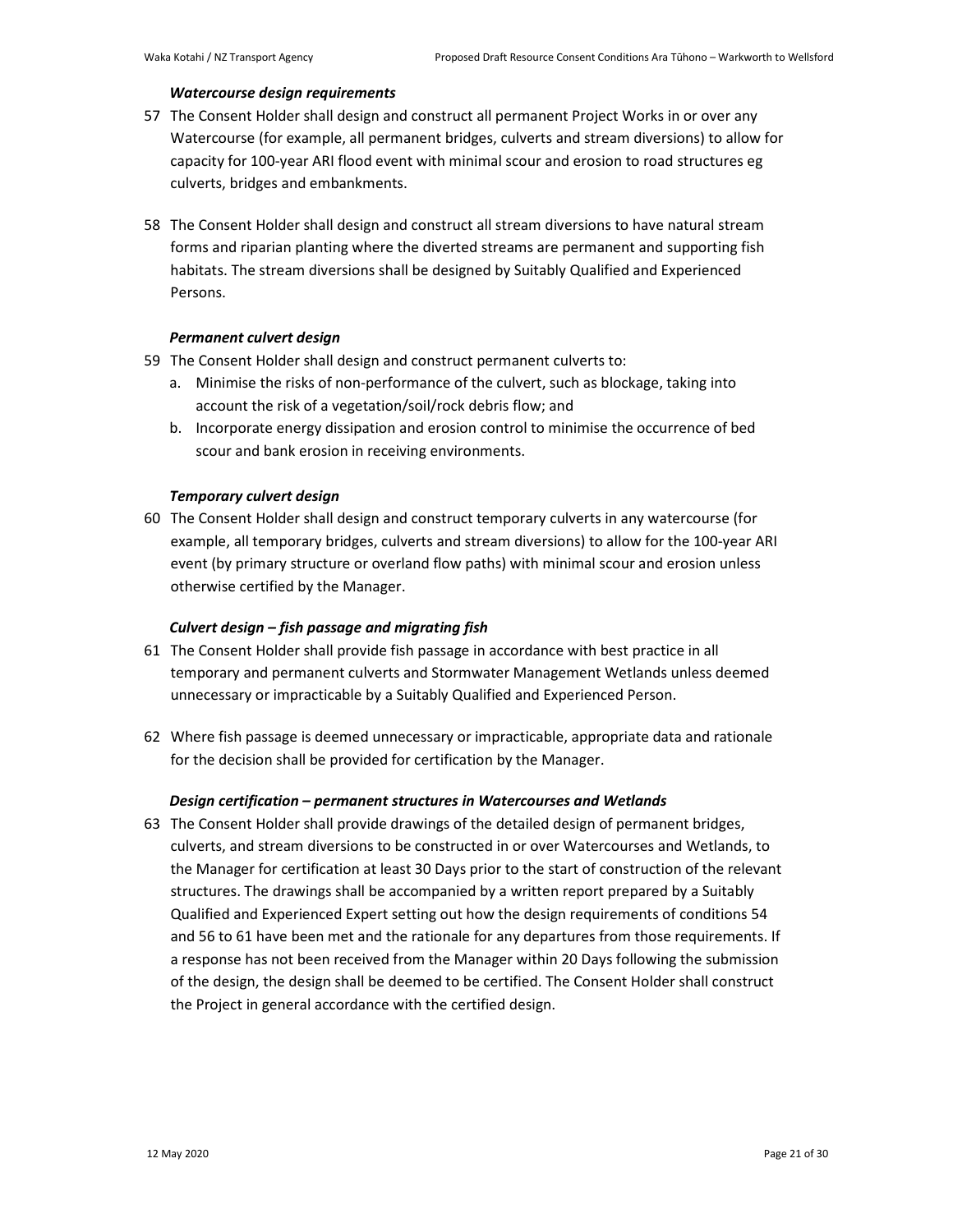### *Erosion Prone Streams: Pre-construction monitoring*

- 64 The Consent Holder shall instruct a Suitably Qualified and Experienced Person to undertake pre-construction monitoring to identify all Erosion Prone Streams within the Project area prior to the start of Construction Works.
- 65 The pre-construction monitoring of Erosion Prone Streams shall include an inspection of all Erosion Prone Streams to record all erosion areas (supported by photographs and/or video footage). The purpose of monitoring Erosion Prone Streams is to identify the pre-construction condition of the Erosion Prone Stream to be used as a baseline against which to measure construction effects and identify any post-construction remedial measures.
- 66 The Consent Holder shall provide the results of the pre-construction baseline surveys and monitoring to the Manager for information, prior to the start of Construction Works.

## *Erosion Prone Streams: Post-construction monitoring*

- 67 The Consent Holder shall undertake monitoring of Erosion Prone Streams at six-month intervals for 24 months following completion of Construction Works. The monitoring shall consist of walkovers of Erosion Prone Streams and recording of erosion-prone areas, including photographs.
- 68 If monitoring identifies new erosion that a Suitably Qualified and Experienced Person deems to be attributable to the Project based on the pre-construction condition of the Erosion Prone Stream, rehabilitation and/or remedial action, such as stabilisation of the stream bank or bed, shall be implemented in accordance with the Suitably Qualified and Experienced Person's recommendations.

## *Diverting Watercourses*

- 69 Prior to Project Works within a Watercourse, including the filling of the bed, the Consent Holder shall put in place a diversion or diversions around the area of Project Works for all flows with a primary capacity up to the 20-year ARI flood event, unless an alternative design is certified by the Manager.
- 70 During weather events in excess of the 20-year ARI flood event, up to the 100-year ARI flood event (i.e. flows are greater than the capacity of the existing diversion), the Consent Holder shall put in place a stabilised flow path to minimise the potential for scour or erosion and allow flows to pass safely around or through the area of Project Works with minimum nuisance, damage and sediment generation or discharge.

## *As-built certification*

*71* The Consent Holder shall provide as-Built Plans certified by a Chartered Engineer confirming that permanent structures in and over Watercourses have been constructed in accordance with the certified design under condition 63 to the Manager within 90 Days of completion of the Construction Works.

# *Freshwater ecology: Pre-construction monitoring*

72 The Consent Holder shall survey the Representative Watercourses or other watercourse determined by condition 73 for one summer and one winter period prior to commencement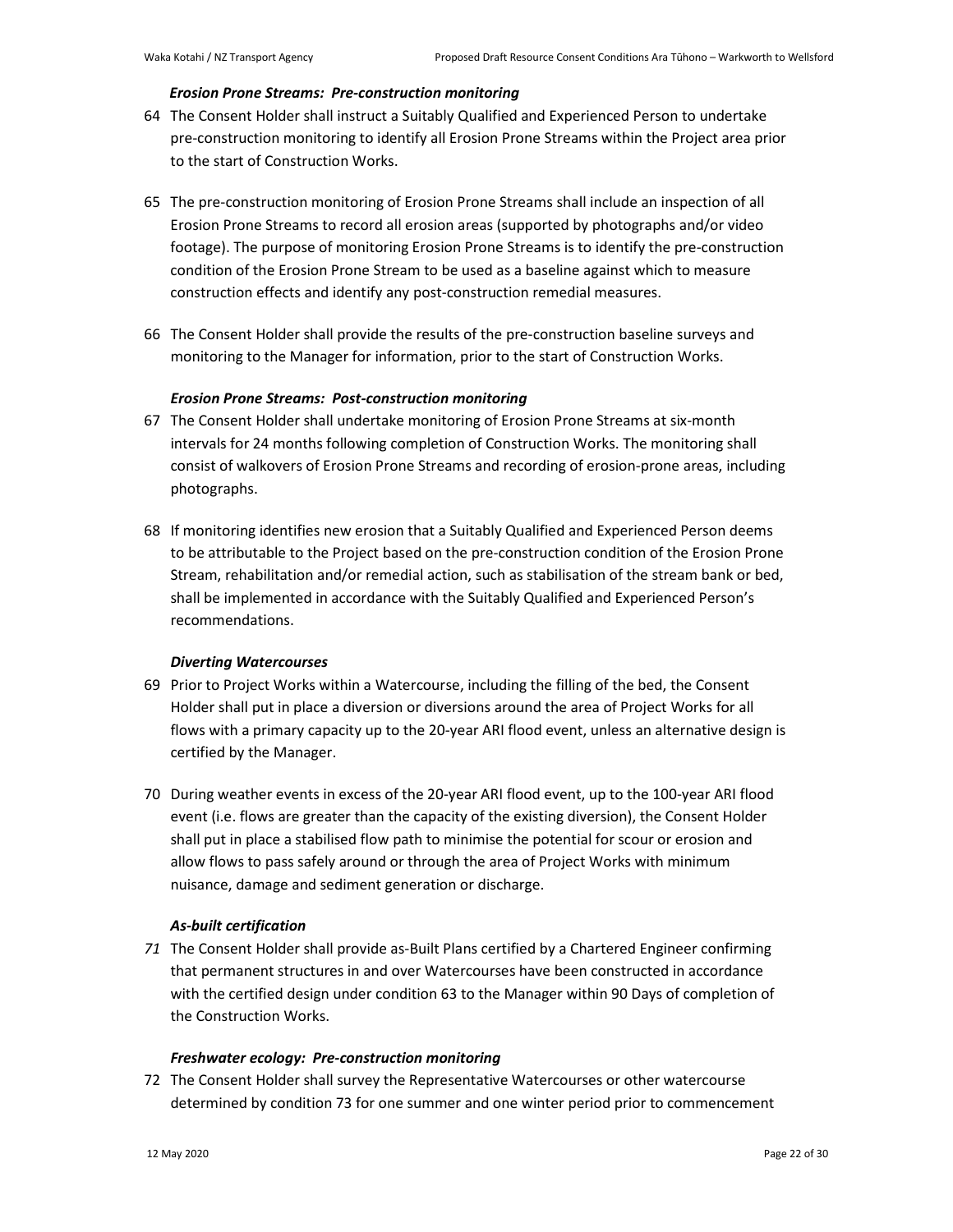of Construction Works prior to Project Works commencing. The survey shall be undertaken and recorded by a Suitably Qualified and Experienced Person:

- a. in accordance with the requirements of Stream Ecological Valuation: Application to Intermittent Streams (Auckland Council Technical Report 2016/023) or Stream Ecological Valuation (SEV): a method for assessing the ecological functions of Auckland streams (Auckland Council Technical Report 2011/009), depending on the stream classification; and
- b. to confirm representative pre-construction environmental conditions in the Project area, represented by:
	- i. sediment quality (concentrations of copper, lead, zinc, TOC and HMW- PAHs in both total sediment and the <63µm fraction, plus grain size analysis of the total sediment sample), and sediment depth; and
	- ii. water quality, limited to TSS, pH, turbidity, nitrogen and phosphorous.
- 73 In the event that a Suitably Qualified and Experienced Person considers a Representative Watercourse is not representative of general stream characteristics within the Project area, the Consent Holder shall survey such other Watercourse recommended by a Suitably Qualified and Experienced Person using the same process in condition 76.
- 74 The Consent Holder shall provide to the Team Leader the results of the pre-construction freshwater monitoring within 60 working days of the final pre-construction monitoring being undertaken, including the rationale for where an alternative stream has been surveyed under condition 73.

# *Freshwater ecology: Recording of streams affected by the Project*

- 75 The Consent Holder shall instruct a Suitably Qualified and Experienced Person to identify and record all Watercourses and Wetlands that will be affected by Project Works, prior to the start of Project Works, including:
	- a. Location;
	- b. Length;
	- c. intermittent or permanent status; and
	- d. which of the Representative Watercourses surveyed under condition 72 and 73 the Watercourse or Wetland is most similar too.

# *Freshwater ecology: Replacement works for loss of stream ecological value and function*

- 76 The Consent Holder shall mitigate for streamworks or loss of stream ecological value and function in accordance with the requirements of the following technical reports prior to completion of Project Works:
	- a. Stream Ecological Valuation: application to intermittent streams (Auckland Council Technical Report 2016/023); and
	- b. Stream Ecological Valuation (SEV): a method for assessing the ecological functions of Auckland streams (Auckland Council Technical Report 2011/009).
- 77 The quantum of mitigation and its design and location shall be set out in a Streamworks Ecological Compensation Plan (SECP). The SECP shall: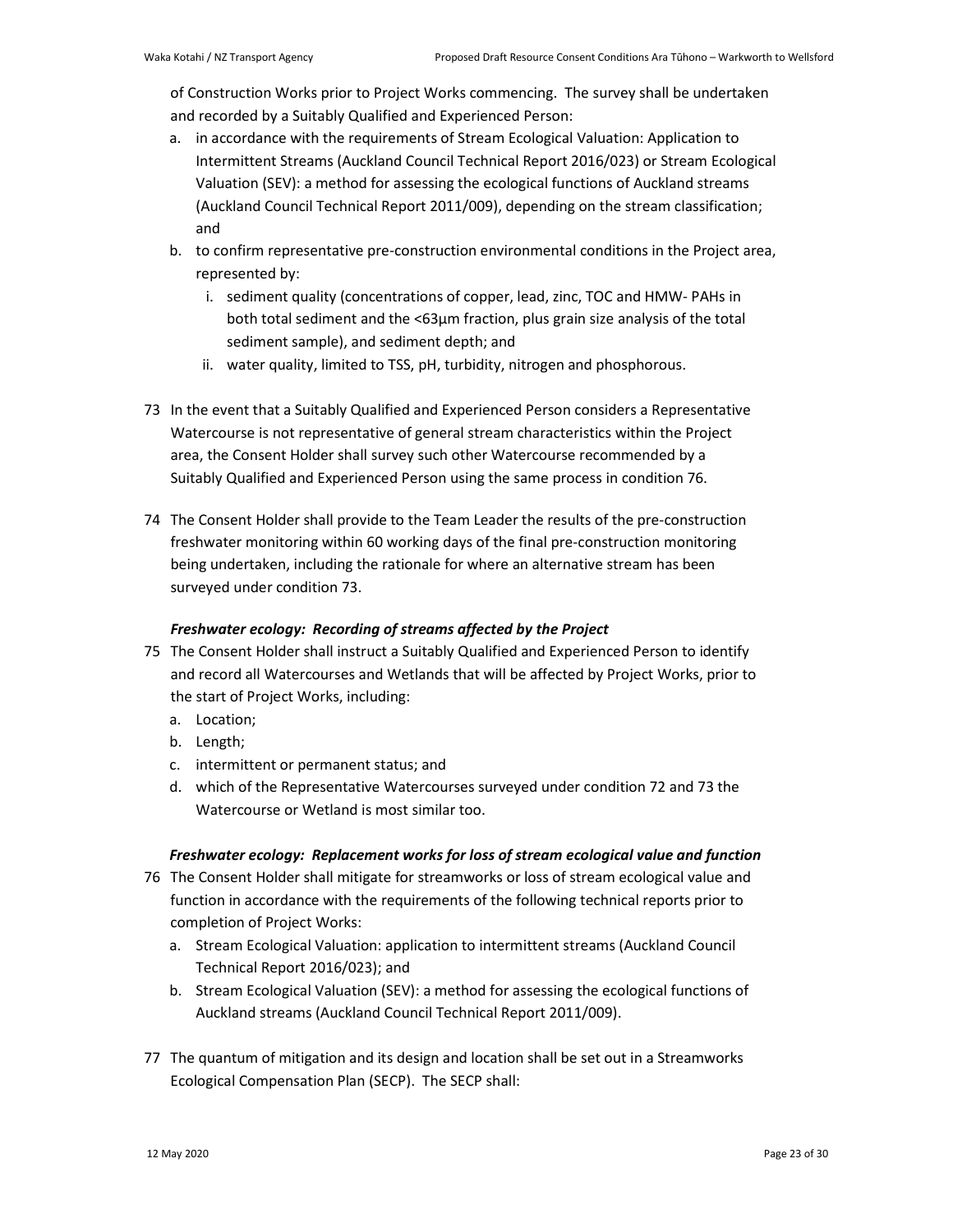- a. Confirm the Watercourses and Wetlands in condition 75 that have been directly affected by the Project;
- b. Outline the method to extrapolate the SEV calculations for the Representative Streams to apply to all Watercourses and Wetlands affected by Project works;
- c. Calculate the quantum and location of mitigation provided in accordance with SEV requirements as set out in condition 76; and
- d. Integrate the mitigation planting with the restoration planting and habitat rehabilitation required in the Ecological Management Plan required under Designation Condition 55 where practicable.

# *Native fish capture and release*

- 78 The Requiring Authority shall engage a Suitably Qualified and Experienced Person to conduct native fish habitat and presence surveys within the Designation prior to the start of Project Works in streams that may be impacted by Project Works.
- 79 In the event that the surveys confirm native fish habitat and presence the Requiring Authoring shall;
	- a. Instruct a Suitably Qualified and Experienced Person to confirm and implement best practice methods to:
		- i. manage streamworks during September to November inclusive of any year, to minimise impacts on fish during the fish spawning season; and
		- ii. capture and relocate native fish species prior to commencement of Project Works.
	- b. Provide a report on the surveys undertaken and the results to the Manager.

# **Stormwater Discharge**

80 The Consent Holder shall ensure that:

- a. All stormwater from the Project is captured, treated and discharged through offline Stormwater Management Wetlands to the extent practicable; and
- b. All stormwater management devices and controls are designed to:
	- i. Include adaptation for 100-years of climate change;
	- ii. Provide treatment in accordance with GD01;
	- iii. Remove gross litter and floatables such as oil and volatile hydrocarbons;
	- iv. Provide detention for the 95th percentile 24 hour rainfall event in accordance with GD01;
	- v. Provide for the conveyance of 100 year ARI event, including provision for overland flow up to and including this event; and
	- vi. Minimise changes to the water flow into the Kourawhero Wetland Complex and to maintain the pre-construction water table level to the extent practicable if located upstream of the Kourawhero Wetland Complex.
- 81 The Consent Holder shall ensure that stormwater outfalls are designed to include erosion control to minimise the occurrence of bed scour and bank erosion at the point of discharge in accordance with TR2013/018 and GD01.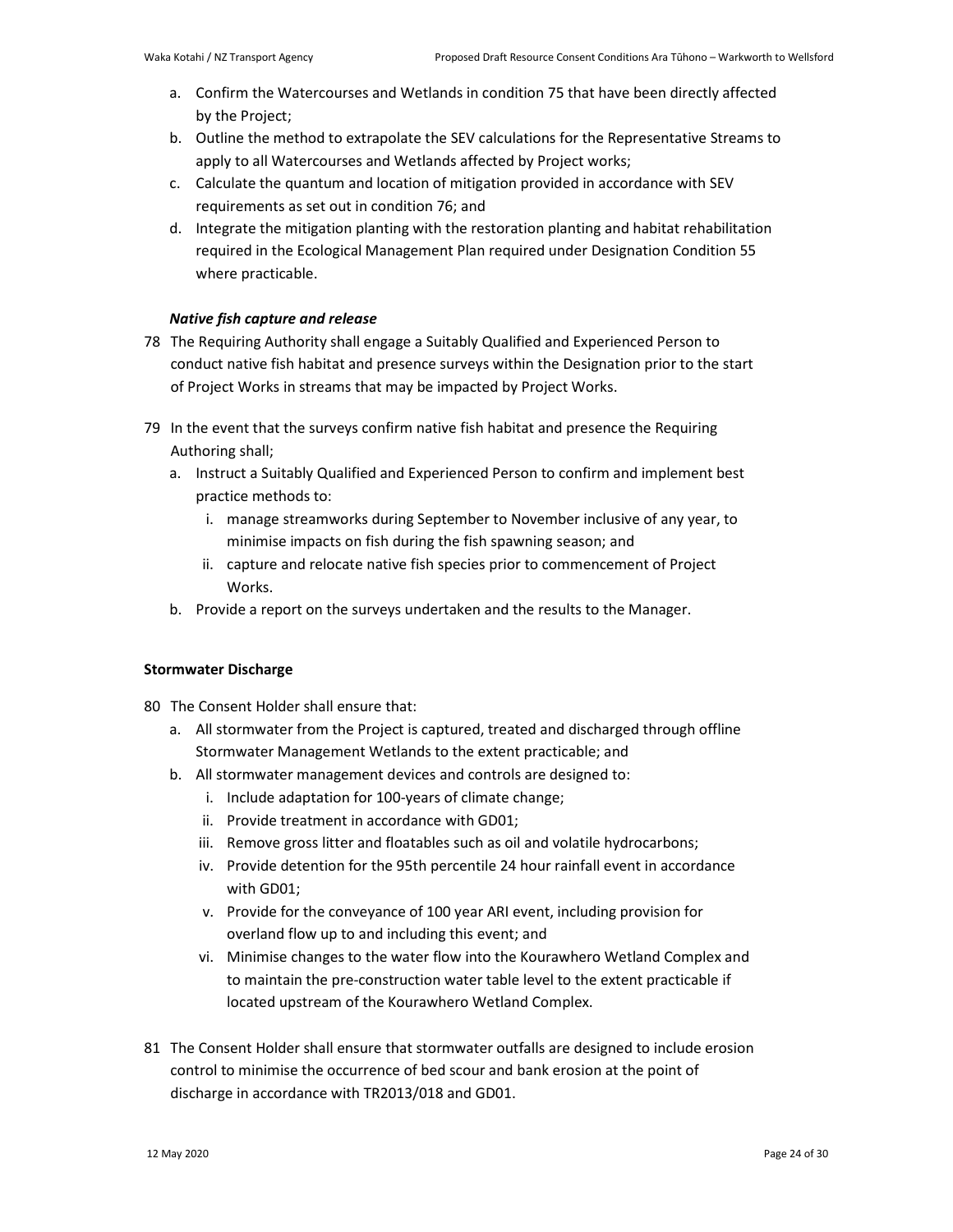- 82 The Consent Holder shall ensure that cut off drains are designed to:
	- a. Incorporate grassed or rock lining to prevent erosion;
	- b. Provide for the 100-year ARI rainfall event for the upstream catchment and discharge to existing streams or new culverts or where not reasonably practicable discharge to the road edge conveyance system; and
	- c. Minimise bed scour and bank erosion at the point of discharge.
- 83 The Consent Holder shall ensure that sediment traps (or similar alternative devices) are designed to minimise sediment eroded off rock cuts entered stormwater systems.
- 84 The Consent Holder shall design Stormwater Management Wetlands to:
	- a. Locate offline from existing Watercourses;
	- b. Locate outside of the 100-year ARI floodplain if practicable;
	- c. Include:
		- i. Forebays and submerged or baffled low flow outlets so that floatables and litter can be trapped at the main outlet;
		- ii. Planting in emergent, littoral, riparian zones except in some areas of deep zone that are to remain plant free; and
		- iii. Valves on low-level wetland outlets to enable valves to be closed in the event of a spill to contain spilt material in wetland.
	- d. Provide for climbing fish access to wetlands where appropriate, to be determined by a Suitably Qualified and Experienced Person.
- 85 The Consent Holder shall use pre-treatment measures where higher sediment loads are anticipated, such as sediment traps for sediment eroded off rock cuts.
- 86 The Consent Holder shall ensure that the Project stormwater system is designed so that water can be collected from tunnels following tunnel washdown, accidental spill, or firefighting activities, and disposed of to a facility consented to receive contaminated water.
- 87 The Consent Holder shall ensure that stormwater management devices associated with local roads altered by the Project convey water runoff via vegetated and/or rock lined swales adjacent to the road prior to discharge to existing streams.
- 88 The Consent Holder shall maintain stormwater treatment devices to ensure that the criteria in Conditions 80 to 87 of this Consent are achieved.

### *Planting of stormwater management devices*

- 89 The Consent Holder shall prepare planting plan(s) for all planted stormwater management devices (including treatment/conveyance swales). The planting plans shall be prepared by a Suitably Qualified and Experienced Person and shall include:
	- a. Location, planting methodology and maintenance details;
	- b. Details of plant species, plant numbers, density and distribution; and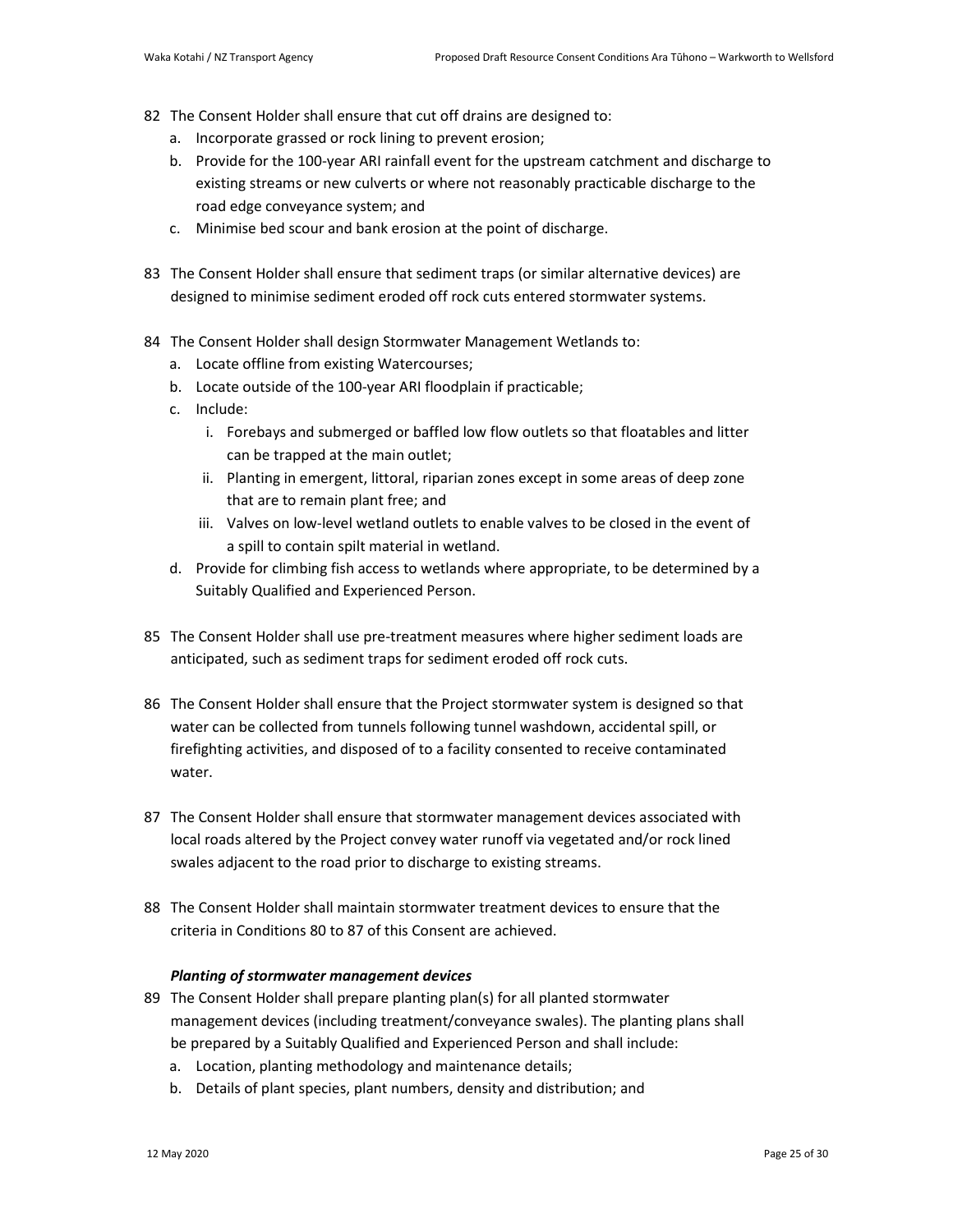- c. Details of proposed pest plant management.
- d. Details of steps taken to integrate planting with other planting required for the Project where practicable.

### *Design certification – stormwater management devices*

- 90 The Consent Holder shall submit the final detailed design of the stormwater management devices (ie excluding conveyance measures) to the Manager for certification at least 20 days prior to the start of construction of the proposed stormwater management devices. The final detailed design shall include:
	- a. drawings;
	- b. specification design report(s); and
	- c. calculations and planting plans for the stormwater management devices.
- 91 If a response has not been received from the Manager within 20 Days following the provision of the final detailed design, the design shall be deemed certified and construction can commence.
- 92 The Consent Holder shall carry out all permanent stormwater measures in general accordance with designs certified in Condition 90.
- 93 Stormwater management devices shall be fully operational prior to the discharge of water from any impervious area identified to discharge to each device.

### *As Built Plans – Stormwater management devices*

- 94 The Consent Holder shall submit As-Built Plans for stormwater management devices to the Manager at least 20 Days prior to use of the relevant device for its intended operational purpose.
- 95 The As-Built Plans shall be certified by a Suitably Qualified and Experienced Person and shall include:
	- a. The surveyed locations and elevations of all stormwater devices which shall be measured to the nearest 0.02 metre with co-ordinates expressed in terms of the New Zealand Transverse Mercator Projection and DOSLI datum;
	- b. Stormwater management device details including locations, dimensions, volumes, flood levels, sections, treatment efficiencies, inlet, discharge rates and outlet structures;
	- c. Photographs at all stormwater systems outfall locations; and
	- d. Documentation of any differences between the certified design plans under Condition 90 and the As-Built Plans submitted under Condition 94.

## *Stormwater Operation and Maintenance Plan*

- 96 The Consent Holder shall prepare a Stormwater Operation and Maintenance Plan (SOMP) prior to operation of the state highway to ensure the Project stormwater management devices are maintained to achieve their design function.
- 97 The SOMP shall be prepared by a Suitably Qualified and Experienced Person and shall: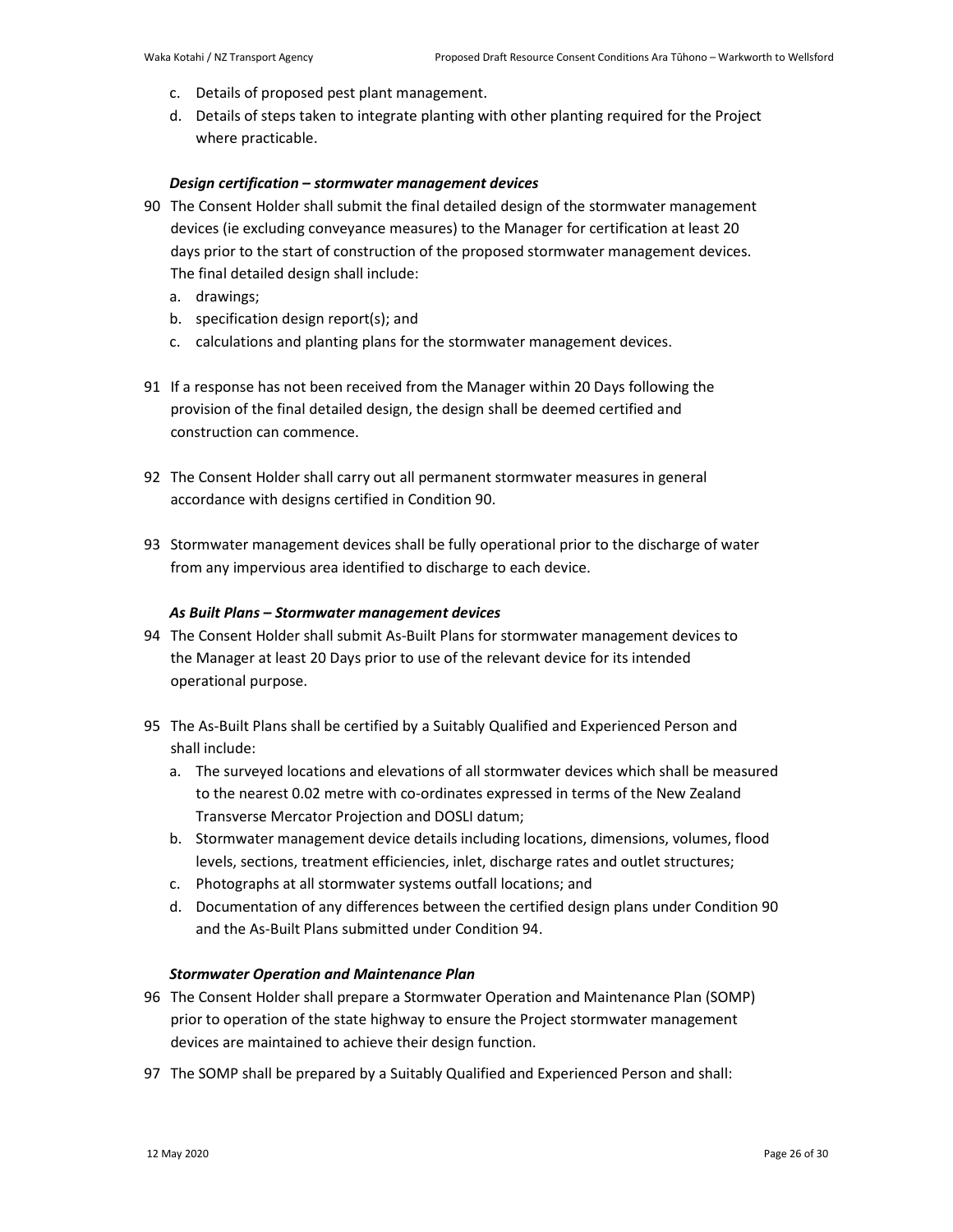- a. Identify a procedure for monitoring and maintaining the Project stormwater management devices; and
- b. Include the following:
	- i. Location map and access arrangements;
	- ii. Inspection and maintenance requirements and frequency;
	- iii. Routine and emergency contacts; and
	- iv. As-built drawings and stormwater system information.
- 98 In preparing the SOMP the Consent Holder shall consult with the owner of the commercial plantation forest (Mahurangi Forest) located west of SH1 with respect to permanent stormwater management activities which directly interface with forestry operations. If the Requiring Authority has not received any comment from the owner of the Mahurangi Forest within 20 Days of providing the SOMP to them, the Requiring Authority may consider the relevant party has no comments.

# *Flooding*

- 99 The Consent Holder shall ensure that the design of the Project does not result in an increase in the 100 year ARI flooding levels greater than 100mm vertically outside the Designation. Compliance with this Condition shall be demonstrated by a hydraulic and hydrological model with the level of detail and reporting to be agreed with the Manager. The peak flood levels and flood flows for pre-development and post-development of the Project shall be compared upstream and downstream at the Designation boundary.
- 100The Consent Holder shall demonstrate that any headwater ponding upstream of any Project culvert in the 100 year ARI event is contained within either:
	- a. Land within the Designation at the time of construction; or
	- b. An existing floodplain.

# **Air Quality**

- 101The Consent Holder shall avoid, as far as practicable, objectionable or offensive odour, dust and fumes arising from the operation of a rock crusher, beyond the boundary of the Designation impacting on HSRs.
- 102The Consent Holder shall prepare a Construction Air Quality Management Plan (CAQMP) to outline the measures to be adopted to meet condition 101. The CAQMP shall be prepared by a Suitably Qualified and Experienced Person and shall include:
	- a. A description of the works, and periods of time when emissions of odour, dust or fumes might arise from rock crusher;
	- b. Identify the location(s) of any mobile rock crusher for the duration of construction
	- c. Identification of HSRs that may be adversely affected by emissions of odour, dust or fumes from the rock crusher(s);
	- d. Methods for mitigating dust that may arise from mineral extraction and rock crushing, potentially including minimum setbacks from HSRs where necessary, emissions control equipment (e.g. enclosure and/or water sprays at transfer points), and monitoring of weather conditions and visual inspections;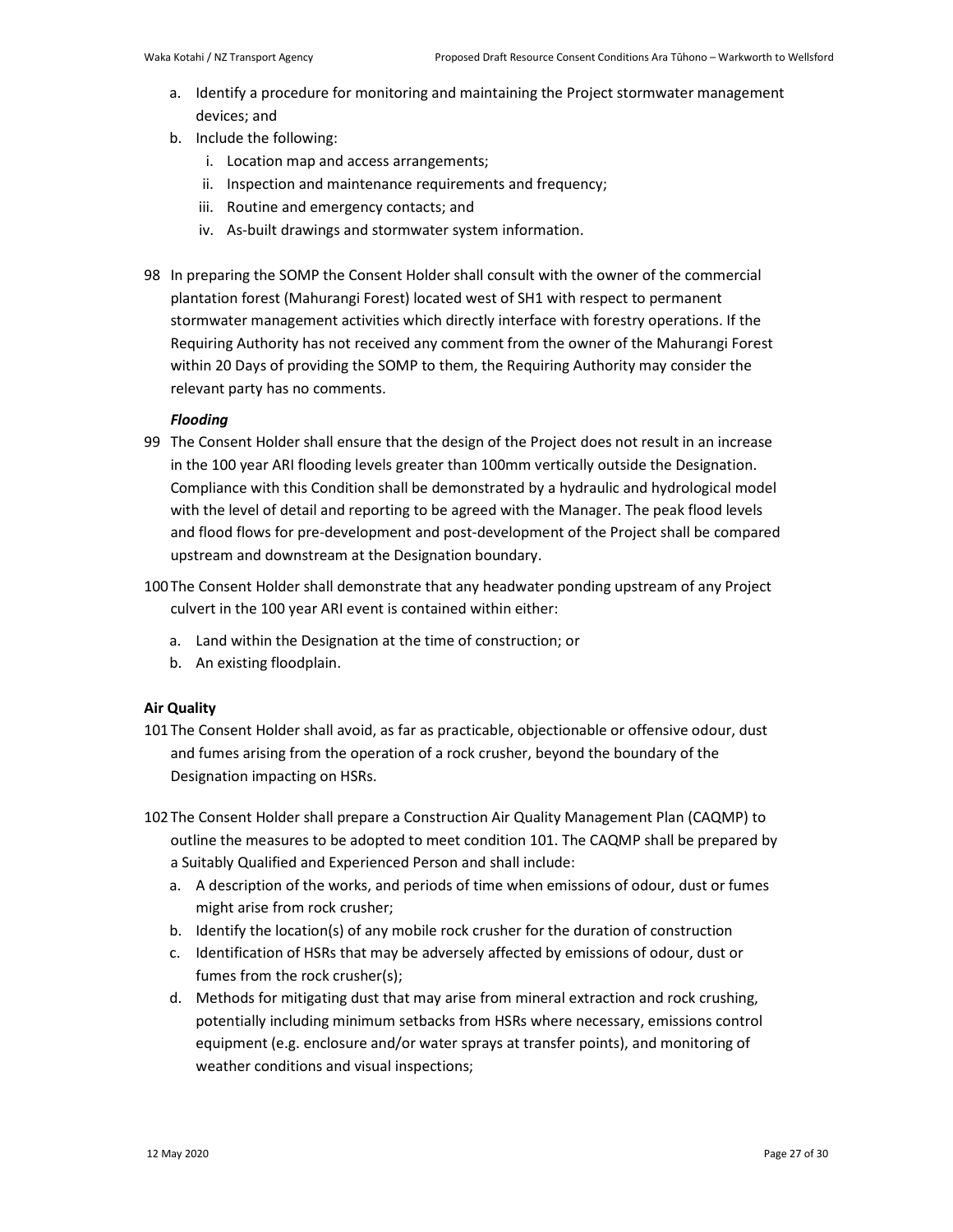- e. Methods for undertaking and reporting on the results of daily inspections of Construction Works that might give rise to odour, dust or fumes;
- f. Methods for monitoring and reporting on the state of air quality during Construction Works, including wind speed, wind direction, air temperature and rainfall;
- g. Methods to remediate objectionable and/or offensive dust deposits from Construction Works on HSRs, potentially including cleaning exterior surfaces of houses or driveways and/or cleaning of water tanks and replenishment of water supplies.
- h. Procedures for maintaining contact with stakeholders and notifying of proposed construction activities, with reference to the SCMP, including complaints procedures;
- i. Construction operator training procedures; and
- j. Contact details of the site supervisor or Project manager and the Project Liaison Person (telephone number and email or other contact address).

103When preparing the CAQMP the Suitably Qualified and Experienced Person shall have regard to the guidance contained in the Good Practice Guide for Assessing and Managing Dust, Ministry for Environment, 2016 and the NZ Transport Agency Guide to assessing air quality impacts from state highway projects (version 2.3, October 2019), or any subsequent version.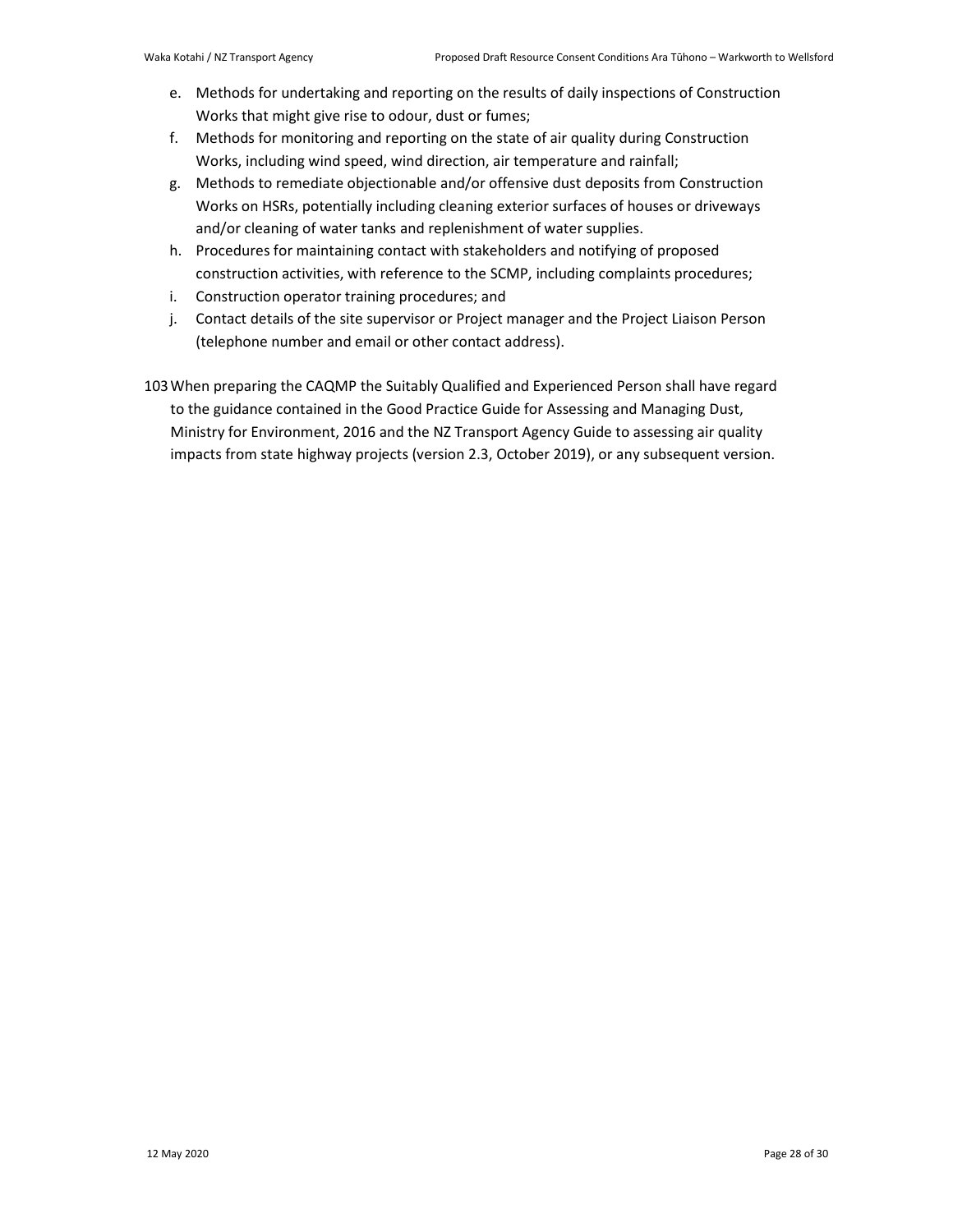# **ATTACHMENT 1 - METHODOLOGY FOR CALCULATION OF SEDIMENT REDUCTION FACTORS AND THE EFFECTIVENESS OF SEDIMENT REDUCTION ACTIVITIES**



Memorandum

### $\frac{1}{2}$

| <b>Subject</b> | Marine Mitigation Calculation Process | Project Name | Warkworth to Wellsford |
|----------------|---------------------------------------|--------------|------------------------|
| Attention      | <b>Justine Bennett</b>                | Project No.  | IZ083000               |
| From           | Kate Clay, Lydia Cetin                |              |                        |
| Date           | May 2019                              |              |                        |

### 1. Introduction

This note outlines a process to calculate the necessity and size of additional mitigation areas of land to be retired and planted to offset the quantum of sediment discharged during the project.

The quantum of sediment discharged from the Project during construction should be offset in one<br>generation, which is nominally 25 years following the end of the Project, through land retirement and planting strategies. The types of land retirement and planting available for sediment mitigation are:

- · Planting and stabilisation of riparian margins of streams;
- . Retirement of pasture areas and planting with shrubs and trees;
- · of plantation forest areas, which may remain as exotic forest or be replanted as native forest Retirement, and cease being harvested.

The Project already includes Landscape and Ecology (L&E) mitigation planting, which has the additional benefit of erosion reduction. If the L&E mitigation planting does not offset the full quantum of sediment discharged during construction, then additional sediment mitigation planting will be required.

### $2.$ **Sediment Reduction Factors**

The sediment offset of the indicative L&E planting has been estimated through modelling. This has enabled quantification of the average annual offset of different retirement and planting types within the Project Designation. These sediment reduction factors have been calculated for mitigation planting in different areas and are set out in Table 1.

|                                  | Table 1 Estimated sediment reduction factors (average offset) associated with retirement and planting |  |  |
|----------------------------------|-------------------------------------------------------------------------------------------------------|--|--|
| mitigation options over 25 years |                                                                                                       |  |  |

| Stream REC class 2-3          | 0.35 Tonnes/metre        |  |
|-------------------------------|--------------------------|--|
| Stream REC 4+                 | "Not previously assessed |  |
| Flat slopes                   | 1.11 Tonnes/hectare      |  |
| Flat to moderate slopes       | 1.89 Tonnes/hectare      |  |
| Moderate slopes               | 2.91 Tonnes/hectare      |  |
| Steep slopes                  | "Not previously assessed |  |
| Retire after harvest in 2020  | 1.82 Tonnes/hectare      |  |
| Retire before harvest in 2020 | 3.64 Tonnes/hectare      |  |
|                               |                          |  |

Note: "the current proposed mitigation planting does not include these categories, should future planting be proposed for these<br>typologies an appropriate Sediment Reduction factor will need to be derived.

Jacobs New Zealand Limited